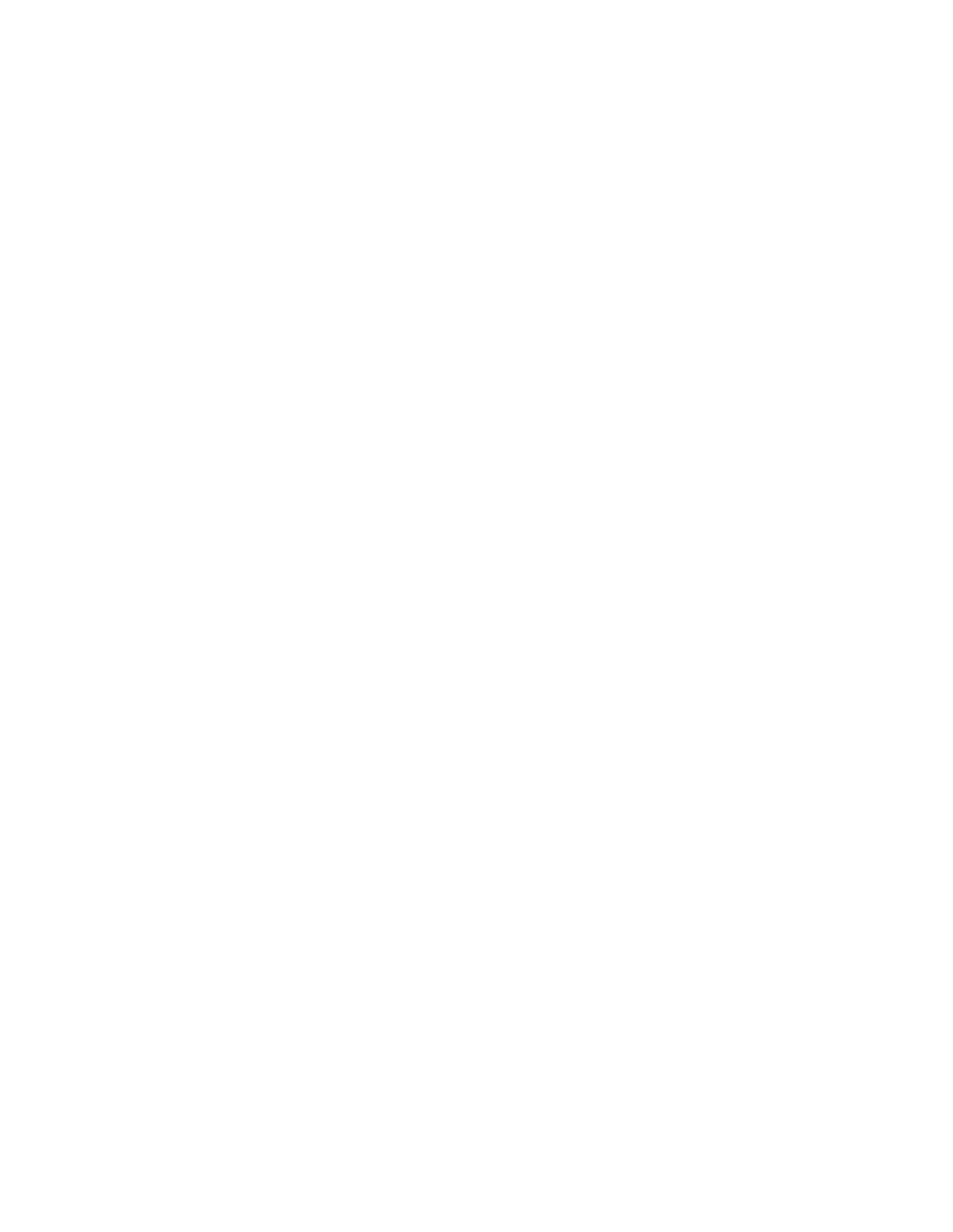# Table of Content

| Strategic Outcome and Program Alignment Architecture 3          |  |
|-----------------------------------------------------------------|--|
|                                                                 |  |
|                                                                 |  |
|                                                                 |  |
|                                                                 |  |
|                                                                 |  |
| Contribution to the Federal Sustainable Development Strategy 15 |  |
| Section II: Analysis of Programs by Strategic Outcome 16        |  |
|                                                                 |  |
| Program: Fragile states and crisis-affected communities 16      |  |
|                                                                 |  |
|                                                                 |  |
|                                                                 |  |
|                                                                 |  |
|                                                                 |  |
| Program: Global engagement and strategic policy  24             |  |
|                                                                 |  |
| Program: Canadian engagement for development  28                |  |
|                                                                 |  |
|                                                                 |  |
|                                                                 |  |
|                                                                 |  |
|                                                                 |  |
|                                                                 |  |
|                                                                 |  |
|                                                                 |  |
|                                                                 |  |
|                                                                 |  |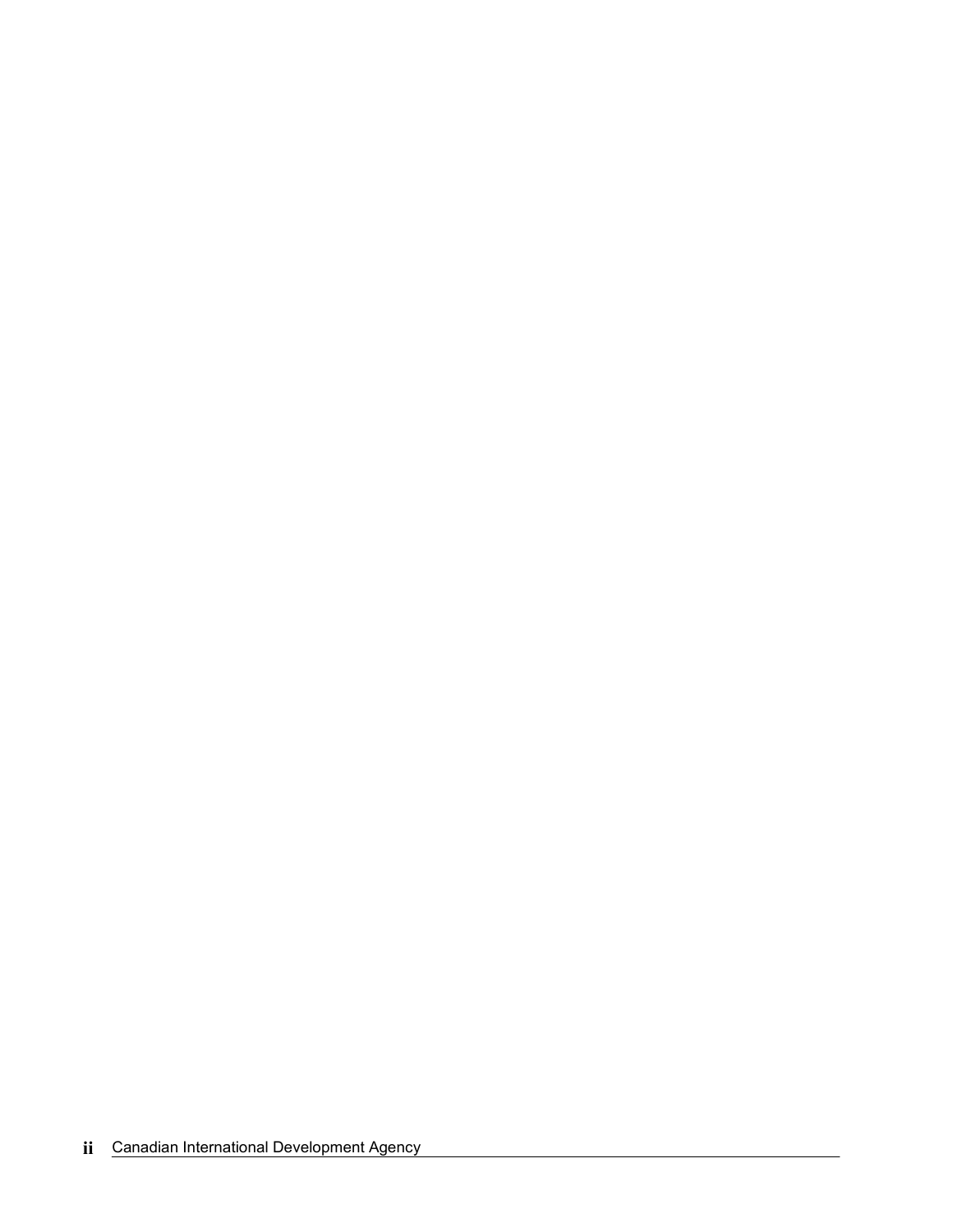# Minister's Message

Canada's international development investments are playing a critical role in improving the lives of those most in need around the world. They are a tangible expression of the best of Canadian values and a critical instrument for advancing Canada's long-term prosperity and security.



(CIDA) will continue making progress on its three thematic priorities: increasing food security, providing opportunities for children and youth and stimulating sustainable economic growth. In doing so, we will put greater emphasis on enabling private sector led development and innovation in support of poverty reduction.

Developing countries have significant endowments of natural resources that can be tapped to create jobs and provide governments with revenue to deliver essential services. Our Government's launch of the Canadian International Institute for Extractive Industries and Development will help developing countries manage and govern their natural resources responsibly and ensure benefits for their people. This initiative is a key part of our Government's commitment to help break the cycle of poverty in developing countries by creating the conditions, and offering the tools, necessary for sustainable economic growth.

Building on a year of progress on Canada's Maternal, Newborn and Child Health Initiative, CIDA will continue to save the lives of mothers and children by training nurses and midwives, improving access to medical clinics, and offering family planning services. Our Government will maintain its leadership in food security and nutrition through its role in the Scaling up Nutrition movement to combat global under-nutrition, which accounts for 2.6 million preventable child deaths every year.

All the while, the Government of Canada's ability to respond to humanitarian crises around the world remains strong. Populations affected by conflicts or natural disasters will benefit from Canadian assistance in a timely and effective way as demonstrated by our response to the food and nutrition crisis in the Sahel region and the humanitarian situation in Syria.

These efforts, along with other initiatives, are reflected in the Agency's 2013–2014 Report on Plans and Priorities, which I am pleased to table for Parliament's consideration.

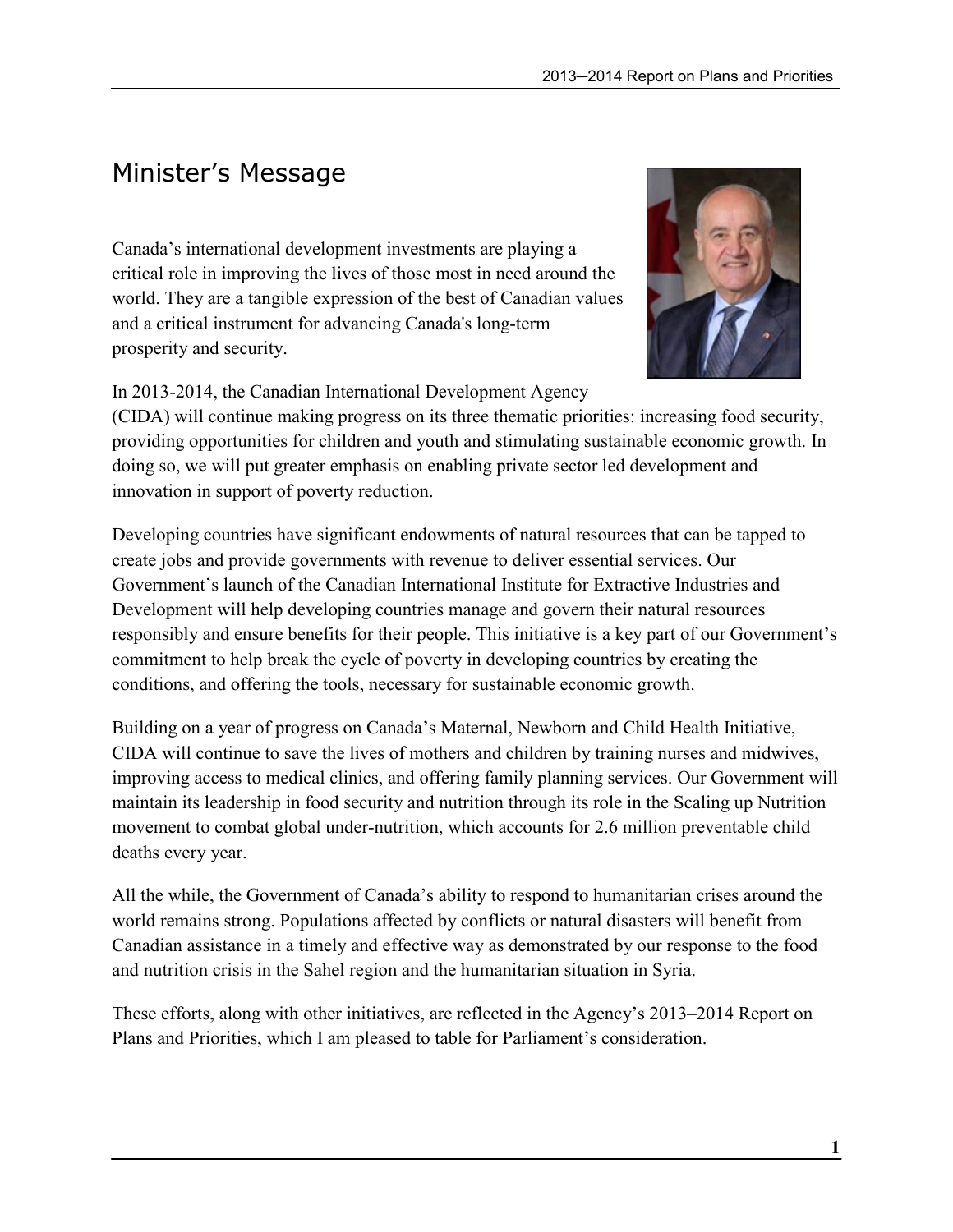# Section I: Organizational Overview

### Raison d'être

The mandate of the Canadian International Development Agency (CIDA) is to manage Canada's international assistance effectively and accountably to achieve meaningful, sustainable development results, and to engage in policy development in Canada and internationally, enabling Canada to realize its development objectives. The Minister of International Cooperation is responsible for this organization.

CIDA's mission is to lead Canada's international effort to help people living in poverty.

Canada recognizes that achieving significant economic, social and democratic progress in the developing world will reduce poverty for billions of people in recipient countries, increase the prosperity and long-term security of Canadians, promote our values, and contribute to a more prosperous and safe world.

### Responsibilities

CIDA is the lead government organization responsible for Canada's development assistance program and policy. Orders-in-Council P.C. 1968–923 of May 8, 1968, and P.C. 1968–1760 of September 12, 1968, designate CIDA as a department for the purposes of the Financial Administration Act. The authority for the CIDA program and related purposes is found in the Department of Foreign Affairs and International Trade Act,<sup>1</sup> and in annual appropriation acts.

 $\overline{a}$ 

<sup>&</sup>lt;sup>1</sup> To read the statute, visit http://laws-lois.justice.gc.ca/eng/acts/E-22/index.html.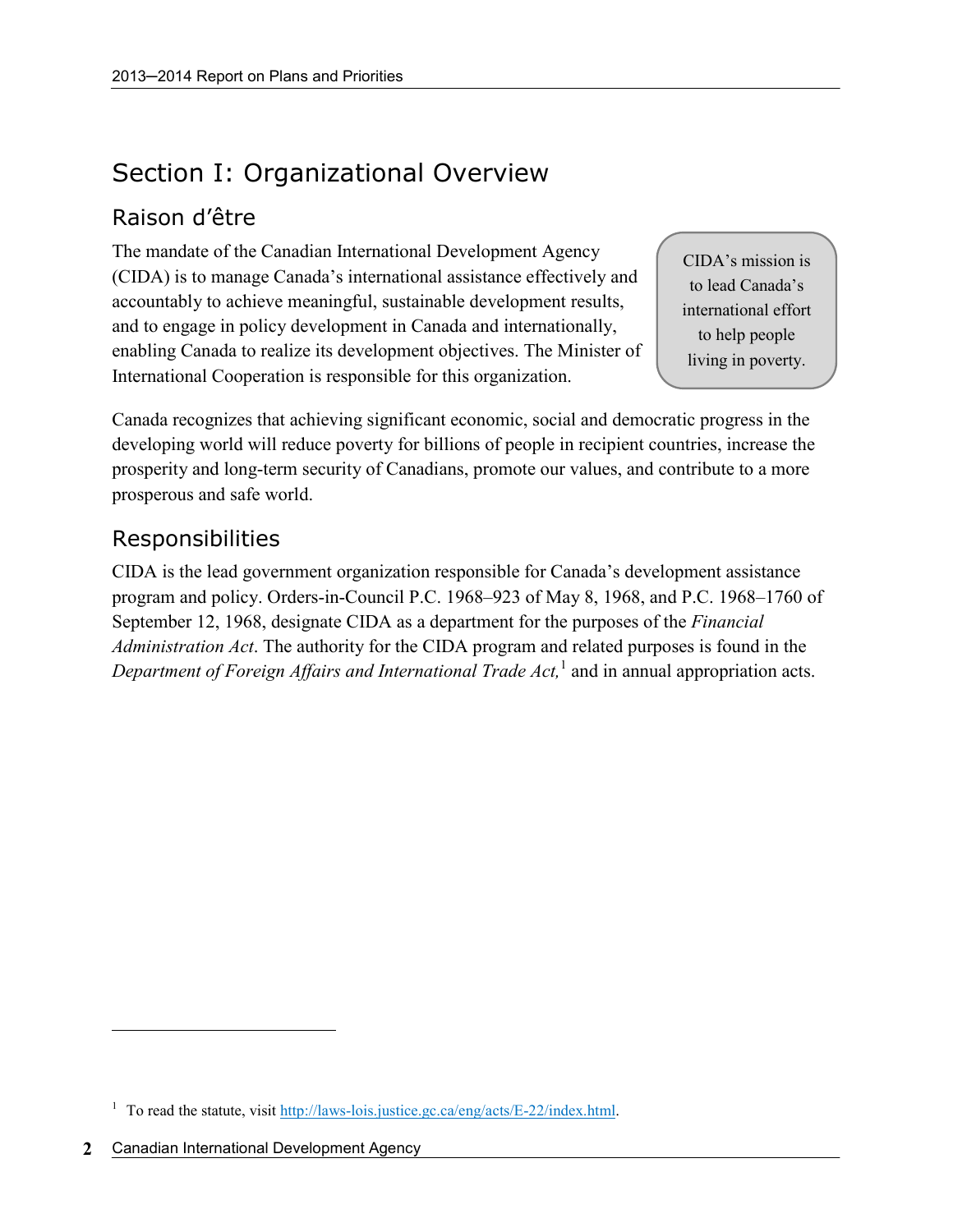# Strategic Outcome and Program Alignment Architecture

#### Strategic Outcome

 $\overline{a}$ 



The *Official Development Assistance Accountability Act*,<sup>2</sup> which came into force on June 28, 2008, states that expenditures reported to Parliament as official development assistance must contribute to poverty reduction, take into account the perspectives of the poor, and be consistent with international human rights standards. CIDA's strategic outcome is in line with the intent of the Act.

<sup>&</sup>lt;sup>2</sup> To read the statute, visit  $\frac{http://laws.justice.ge.ca/en/O-2.8/FullText.html}{http://laws.justice.ge.ca/en/O-2.8/FullText.html}.$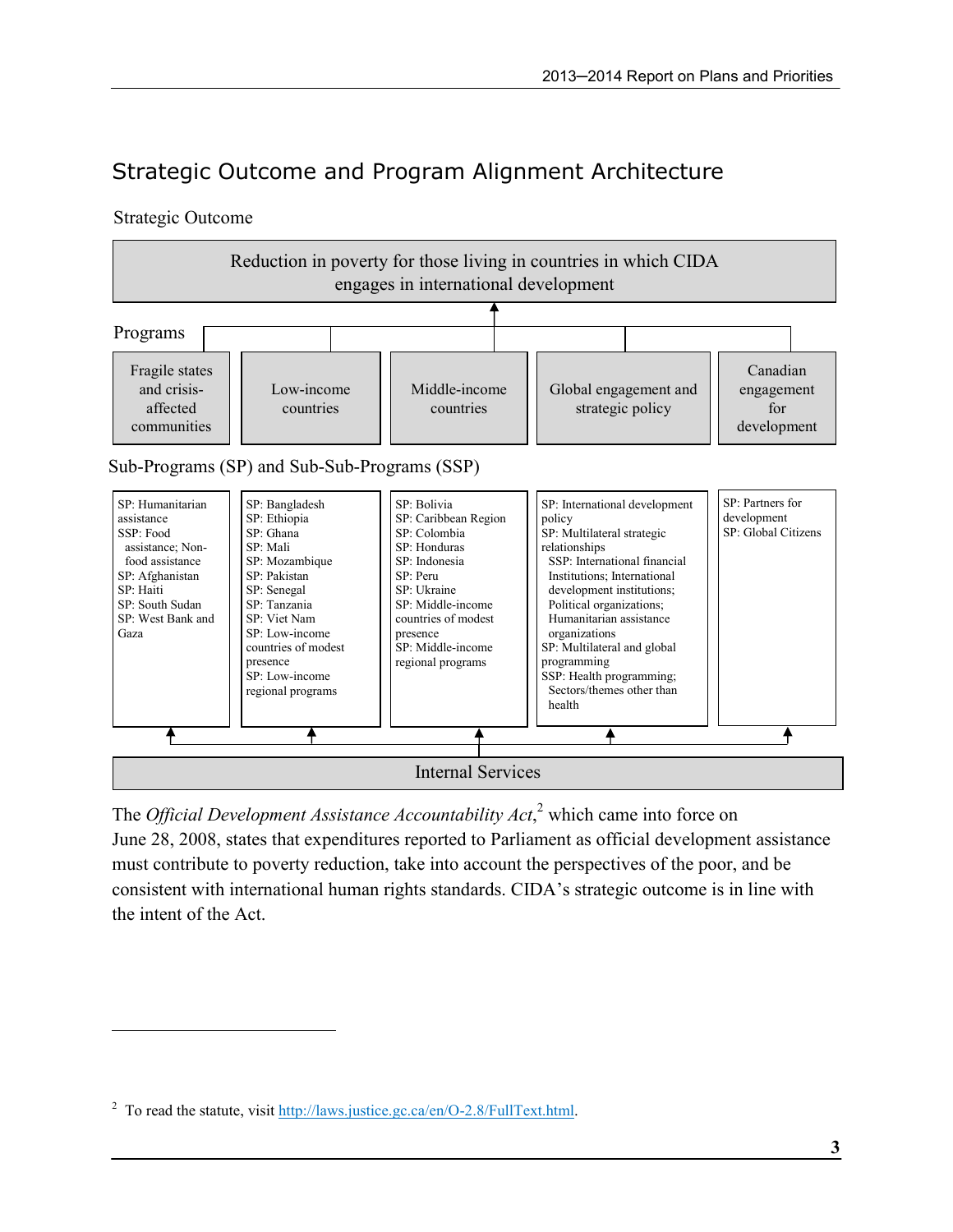### Organizational Priorities

Reducing global poverty helps eliminate suffering, improve quality of life, and bolster people's potential to create brighter futures for themselves and their families. Development assistance is a means to build free and more open societies, and to enhance Canadian prosperity and security. It is also an expression of Canadian values and demonstrates compassion for people around the world.

Canada is committed to addressing the complex challenges of international development. For example, CIDA helps improve nutrition and agricultural production through its initiatives to increase food security. CIDA works to improve maternal and child health, increase access to quality basic education, and ensure a safe and secure environment for children and youth. CIDA's work in fostering sustainable economic growth—through shaping the policy and legal foundations that help businesses thrive, strengthening small and medium-sized enterprises, and providing skills training to help people get jobs—assists developing countries and their citizens to lift themselves out of poverty. CIDA helps alleviate suffering in times of crisis by delivering humanitarian assistance.

In the coming year, CIDA will continue to make a difference around the world and make Canadians proud of Canada's development assistance by ensuring its policies and programs are effective, accountable, innovative and visible. CIDA will continue to show leadership, helping to foster a more prosperous, secure and democratic world. CIDA will focus on maximizing results, including through partnerships with the private sector, civil society and international organizations, while maintaining our commitment to transparency. In everything it does, CIDA will integrate the promotion of governance, gender equality and environmental sustainability themes important to all Canadians.

Working with other government departments, CIDA will continue to pursue excellence in the public service by generating new efficiencies in the delivery of grants and contributions. Continuous improvement, including by further streamlining and standardizing its processes, will make it easier for Canadian partners to work with CIDA. As it moves more of its work to the field, the Agency will make increasing use of new technologies in its operations. CIDA will continue to engage directly with local partners to capture the results of Canada's development assistance and improve reporting to Canadians, in line with Canada's Open Government initiative.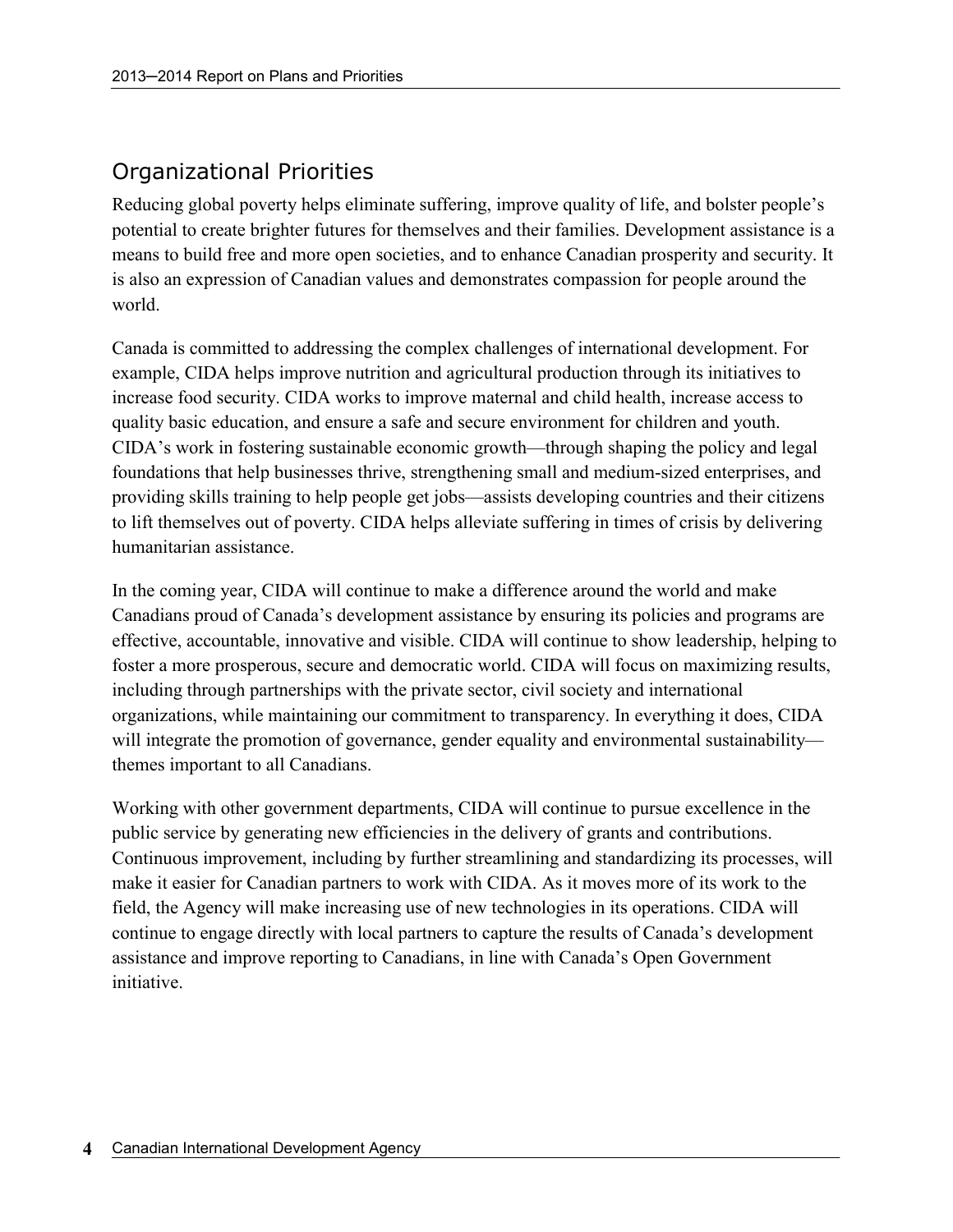| <b>Priority</b>                            | Type <sup>3</sup> | <b>Strategic Outcome</b>                                                                                    |
|--------------------------------------------|-------------------|-------------------------------------------------------------------------------------------------------------|
| Stimulating sustainable<br>economic growth | Ongoing           | Reduction in poverty for those living in<br>countries in which CIDA engages in<br>international development |

### Description

 $\overline{a}$ 

### Why is this a priority?

Sustainable economic growth contributes to job creation, higher incomes, and improved public revenue generation, all of which help to reduce poverty.

### Plans for meeting the priority

CIDA's Sustainable Economic Growth Strategy focuses on building economic foundations, growing businesses and investing in people. Improving natural resources management, developing the private sector, and enhancing people's skills are examples of programming areas that will help achieve the goals of the strategy.

Extractive sector development is an important area for growth in many developing countries and can make important contributions to poverty reduction if managed properly. Canada has significant domestic expertise in the governance and management of the extractive sector. The recently established Canadian International Institute for Extractive Industries and Development will help partner governments strengthen their ability to manage and benefit from their natural endowments, and connect the extractive sector to broader local, regional and national economic development. Areas of focus include improved regulations and legislation, consultation and negotiation capacities, transparency and democratic oversight.

CIDA will foster entrepreneurship and innovation and harness the private sector to find innovative solutions to persistent development challenges. CIDA will also facilitate increased access to markets and financing to help developing countries expand their trade and investment relationships and to enhance their ability to integrate into the global marketplace.

<sup>3</sup> Type is defined as follows: previously committed to—committed to in the first or second fiscal year prior to the subject year of the report; **ongoing—committed** to at least three fiscal years prior to the subject year of the report; and new—newly committed to in the reporting year of the RPP or DPR.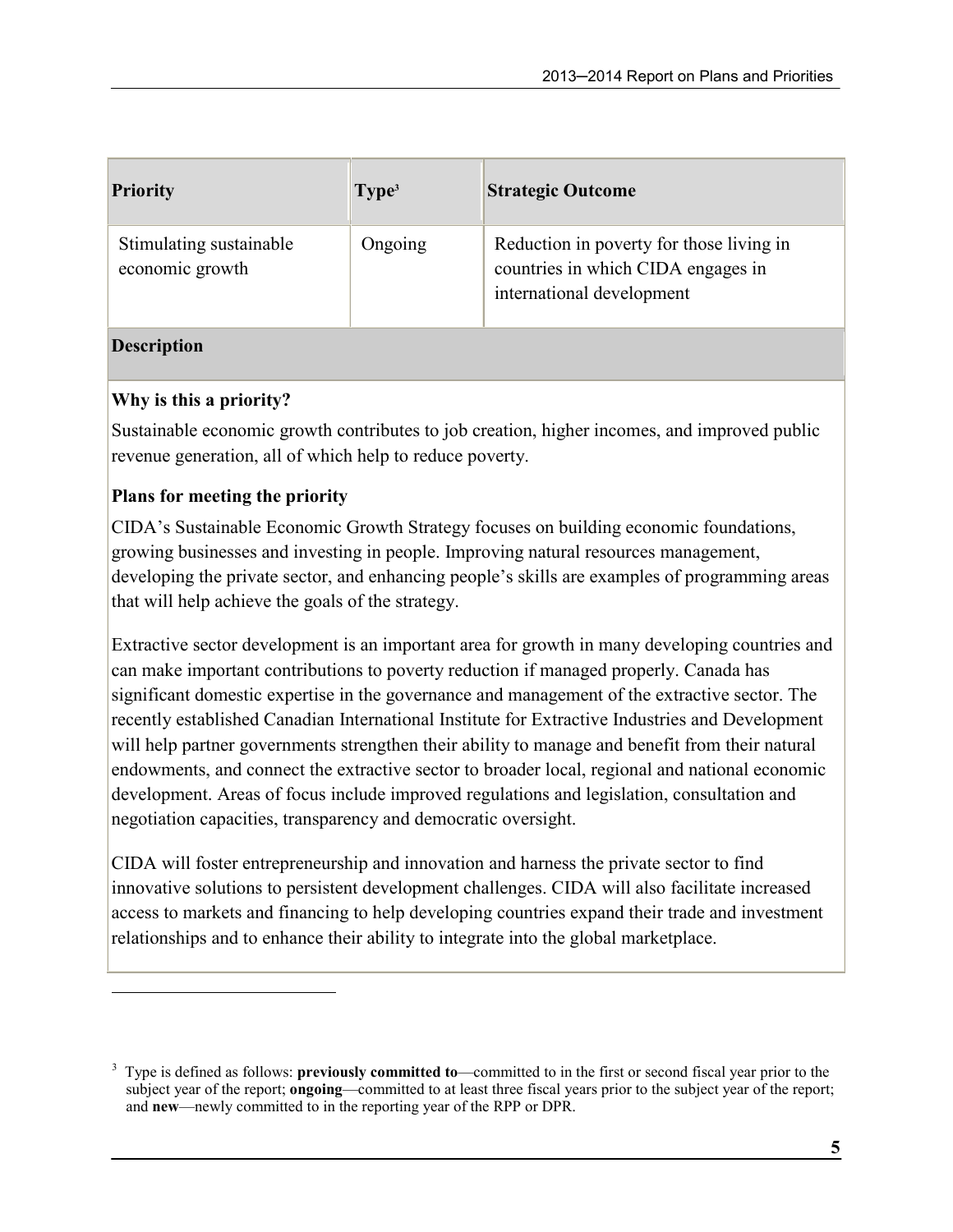People are at the centre of sustainable economic growth, and CIDA will work with its partners to improve the skills and knowledge of workers and entrepreneurs to ensure developing country economies thrive. More specifically, CIDA will deepen support for national systems (institutions, market opportunities, skills, networks, and rights) that empower women to participate fully in their economies.

| <b>Priority</b>                             | <b>Type</b> | <b>Strategic Outcome</b>                                                                                    |
|---------------------------------------------|-------------|-------------------------------------------------------------------------------------------------------------|
| Securing a future for children<br>and youth | Ongoing     | Reduction in poverty for those living in<br>countries in which CIDA engages in<br>international development |

#### Description

#### Why is this a priority?

The vast majority of the world's population under the age of 25 lives in developing countries. Investing in their future helps ensure that global advances in international development are not lost with the next generation.

#### Plans for meeting the priority

Ensuring a safe and secure environment where children and youth can learn and grow into healthy, productive members of society is a cornerstone of CIDA programming. CIDA's strategy on securing a future for children and youth focuses on child survival, including maternal health, access to quality education, and the safety and security of children and youth.

While maternal and child mortality rates around the world have fallen by almost 50 percent and 40 percent respectively since 1990, improvement in women's and children's health has been uneven, with the slowest progress on the African continent. Today, 287,000 women still die during pregnancy or childbirth from preventable causes, and 6.9 million children still die before their fifth birthday.

Canada has shown leadership in this area through the G8 Muskoka Initiative on Maternal, Newborn, and Child Health, the UN Secretary-General's Global Strategy for Women's and Children's Health, and the UN Commission on Information and Accountability for Women's and Children's Health, which Prime Minister Harper co-chaired with Tanzania President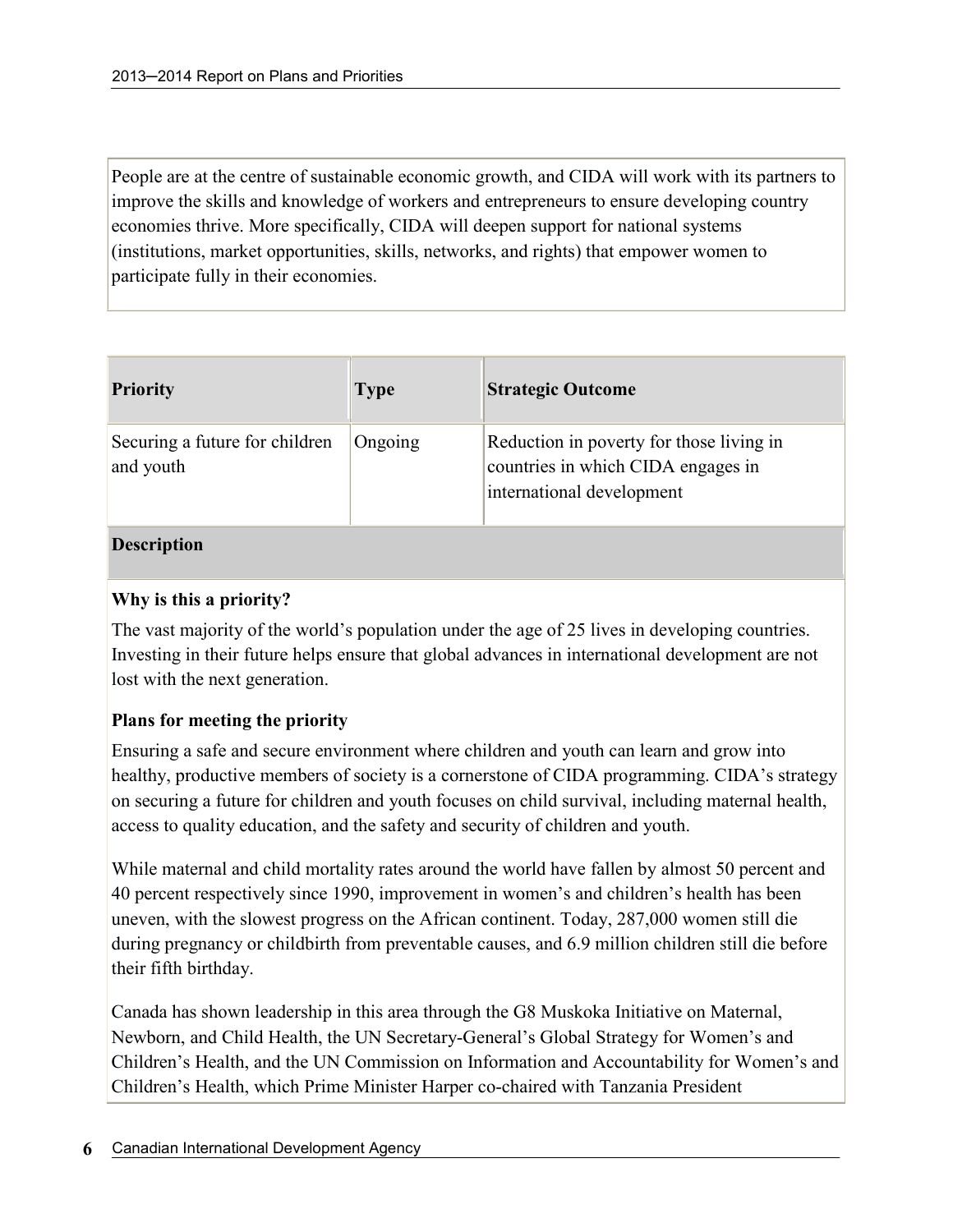Jakaya Kikwete. CIDA will continue this leadership role with a view to ensuring that maternal and child survival remains a key development priority. For example, CIDA will work with developing countries, UN agencies, civil society, and other partners to implement its \$1.1 billion commitment to the Muskoka Initiative. CIDA's Muskoka programming in Afghanistan, Bangladesh, Ethiopia, Haiti, Malawi, Mali, Mozambique, Nigeria, South Sudan, and Tanzania will focus on strengthening countries' health systems, reducing the burden of diseases, and improving nutrition.

Global progress has been made on increasing primary school enrolment and gender parity in education over the past decade. However, 61 million children remain out of school—the majority in sub-Saharan Africa and conflict-affected states, particularly marginalized girls. To accelerate the pace of progress, CIDA will continue to support access to quality education, particularly for girls, and relevant learning opportunities for youth.

| <b>Priority</b>          | <b>Type</b> | <b>Strategic Outcome</b>                                                                                    |
|--------------------------|-------------|-------------------------------------------------------------------------------------------------------------|
| Increasing food security | Ongoing     | Reduction in poverty for those living in<br>countries in which CIDA engages in<br>international development |
|                          |             |                                                                                                             |

### **Description**

#### Why is this a priority?

Ensuring access to safe and nutritious food is one of the most effective ways to reduce poverty in developing countries.

### Plans for meeting the priority

Global progress in reducing hunger has been strong over most of the past 20 years but has stalled since the food price crisis in 2007–2008. An estimated 870 million people remain chronically undernourished.

To address immediate food needs and find solutions for lasting food security, CIDA's Food Security Strategy takes a comprehensive approach to addressing the needs of the poorest and most disadvantaged segments of partner country populations. The strategy focuses on sustainable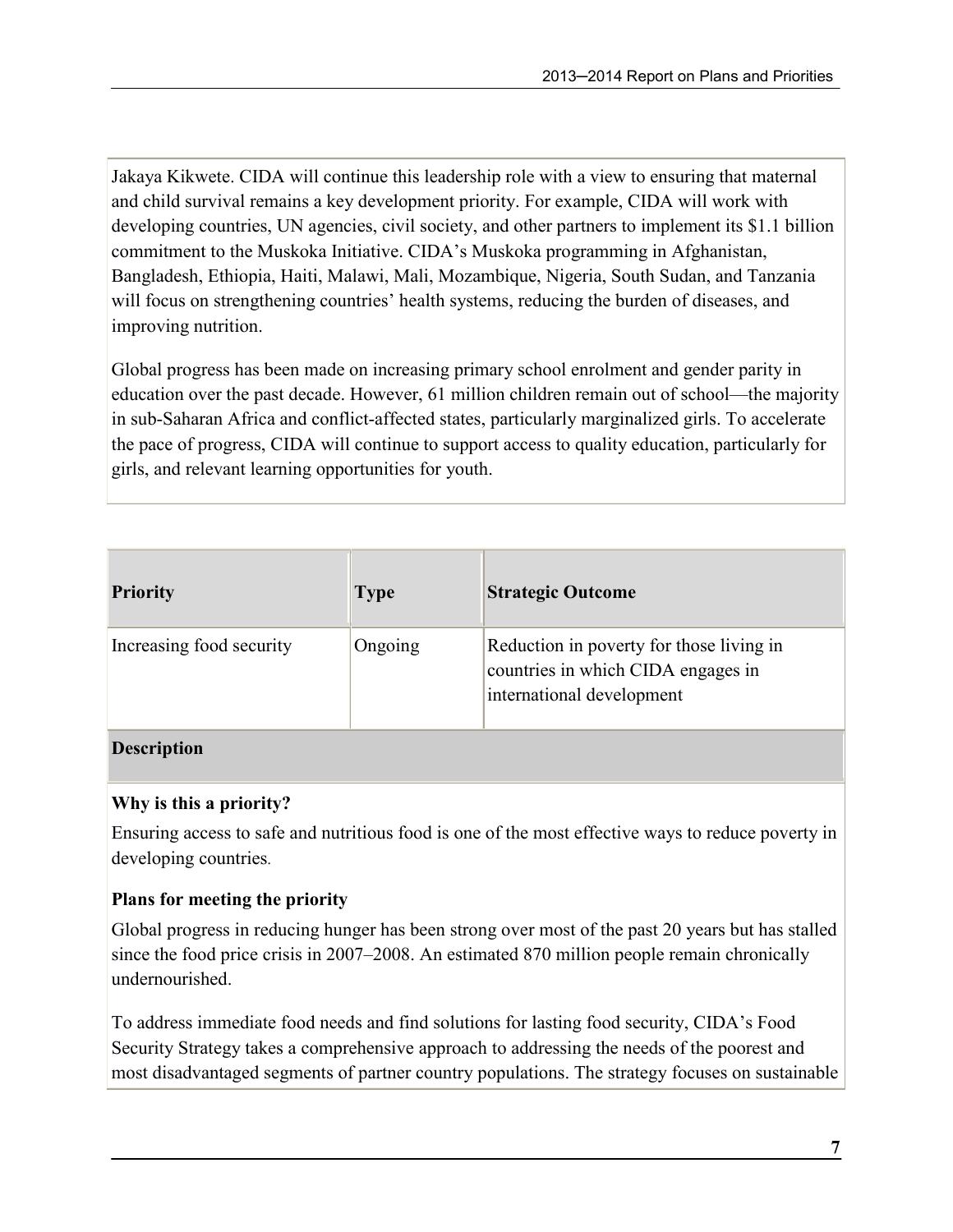agricultural development, food assistance and nutrition, and research and development.

Over the planning period, CIDA will work to strengthen linkages between food security and sustainable economic growth, in order to boost farmer incomes, and smallholder agricultural production and productivity. CIDA will aim to ensure a sustainable and inclusive approach to growth and prosperity that targets efforts of smallholder farmers and is complemented by increased attention to the empowerment of women farmers. CIDA will continue to engage in international food security activities such as implementing Canada's commitments to the G8 New Alliance for Food Security and Nutrition. This initiative focuses on identifying innovative approaches to engage national governments and the private sector to generate greater investment in agricultural development and achieve sustainable food security outcomes.

CIDA will augment existing nutrition-specific interventions, incorporate nutrition into other programming, and support partner-country nutrition plans and programs. Canada will continue its efforts to improve international coordination and accountability of nutrition programming through engagement in the Scaling Up Nutrition movement, including the participation of the Minister of International Cooperation in the Scaling Up Nutrition Lead Group.

CIDA is committed to providing food assistance to people affected by crises. As part of these efforts, CIDA led the negotiations of the Food Assistance Convention, which entered into force on January 1, 2013. Under this new convention, Canada is committed to providing nutritious food assistance that helps put money back into local markets, and addresses longer-term food security.

Finally, research and development will remain one of the pillars of CIDA's food security strategy. CIDA will work to improve the coordination of agricultural research and the sharing of findings. A key initiative is the Canadian International Food Security Research Fund (CIFSRF), which supports projects related to access to sufficient, safe and nutritious foods in the developing world. These types of research initiatives will help address the food security problems affecting vulnerable populations, especially women. CIFSRF will place particular emphasis on addressing food security issues in Africa, complementing two existing global initiatives that CIDA supports: the Comprehensive Africa Agriculture Development Programme and the G8 New Alliance for Food Security and Nutrition. The fund will also seek greater involvement of the private, public and not-for-profit sectors in order to facilitate innovation, aimed at finding better and faster ways to scale-up research that will make a difference in the lives of the food insecure in developing countries.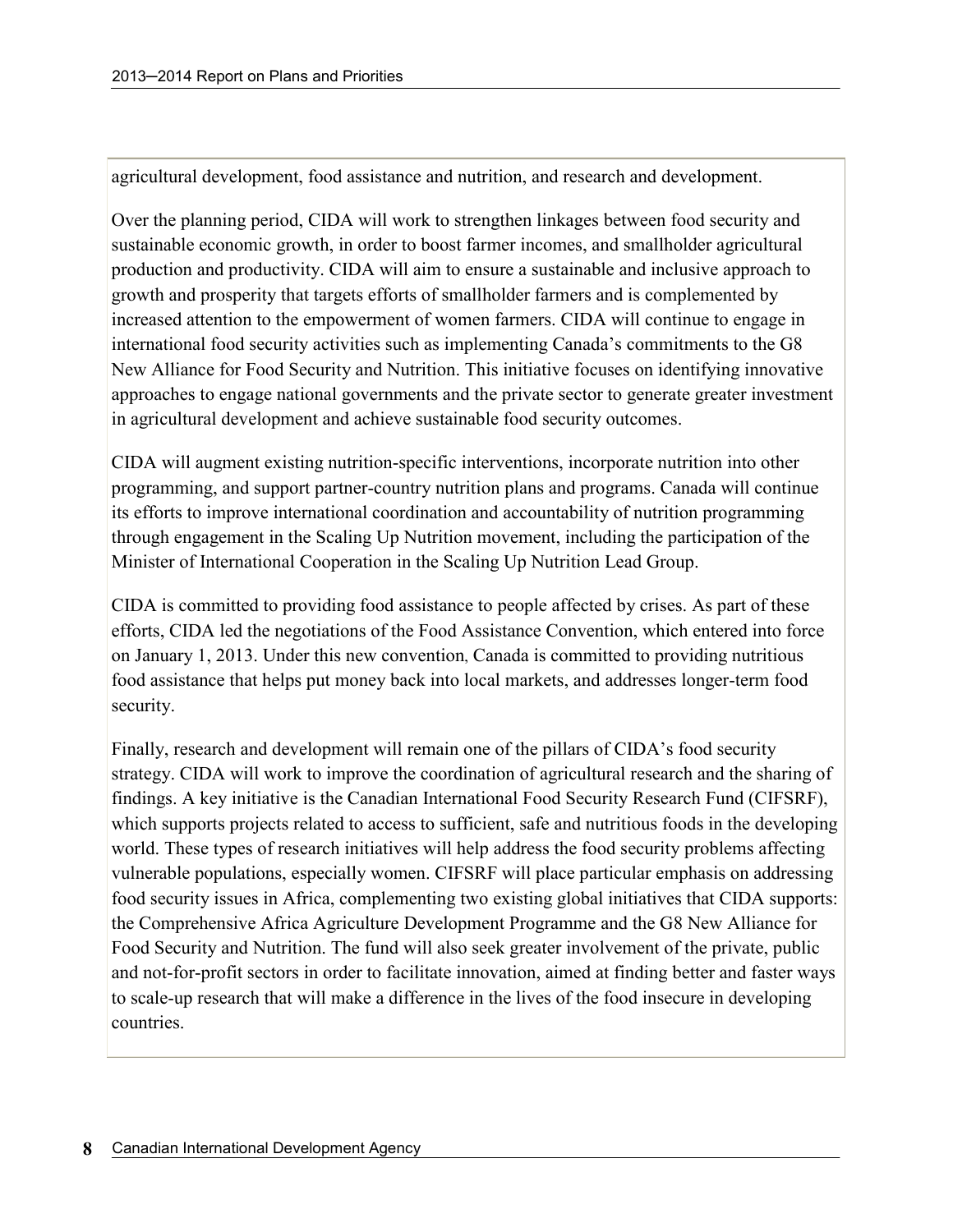| <b>Priority</b>                                         | <b>Type</b> | <b>Strategic Outcome</b>                                                                                    |
|---------------------------------------------------------|-------------|-------------------------------------------------------------------------------------------------------------|
| Achieving management and<br>program-delivery efficiency | Ongoing     | Reduction in poverty for those living in<br>countries in which CIDA engages in<br>international development |

### **Description**

### Why is this a priority?

Improving how we do business is an ongoing whole-of-government priority.

### Plans for meeting the priority

In 2013–2014, the Agency will complete the roll-out of the new Agency Programming Process that standardizes programming procedures across the Agency to help optimize operating resources and strengthen the focus on achieving development results.

CIDA will continue to improve the efficiency of its program delivery both in headquarters and in the field. The streamlined, standardized and increasingly automated Agency Programming Process will ensure sustained improvement in CIDA's operations.

CIDA will continue to implement its Deficit Reduction Action Plan. Savings and efficiencies will be realized through streamlining corporate processes and systems as well as by consolidating its internal management functions.

Better data management resulting from better processes and increased automation will strengthen CIDA's transparency under both the International Aid Transparency Initiative and Canada's Open Government Initiative. On the heels of the 2012 Deficit Reduction Action Plan, CIDA is developing a workforce renewal strategy. It will focus on managing the existing workforce in pursuit of organizational excellence, and ensuring people have the skills required to achieve CIDA's current and future priorities.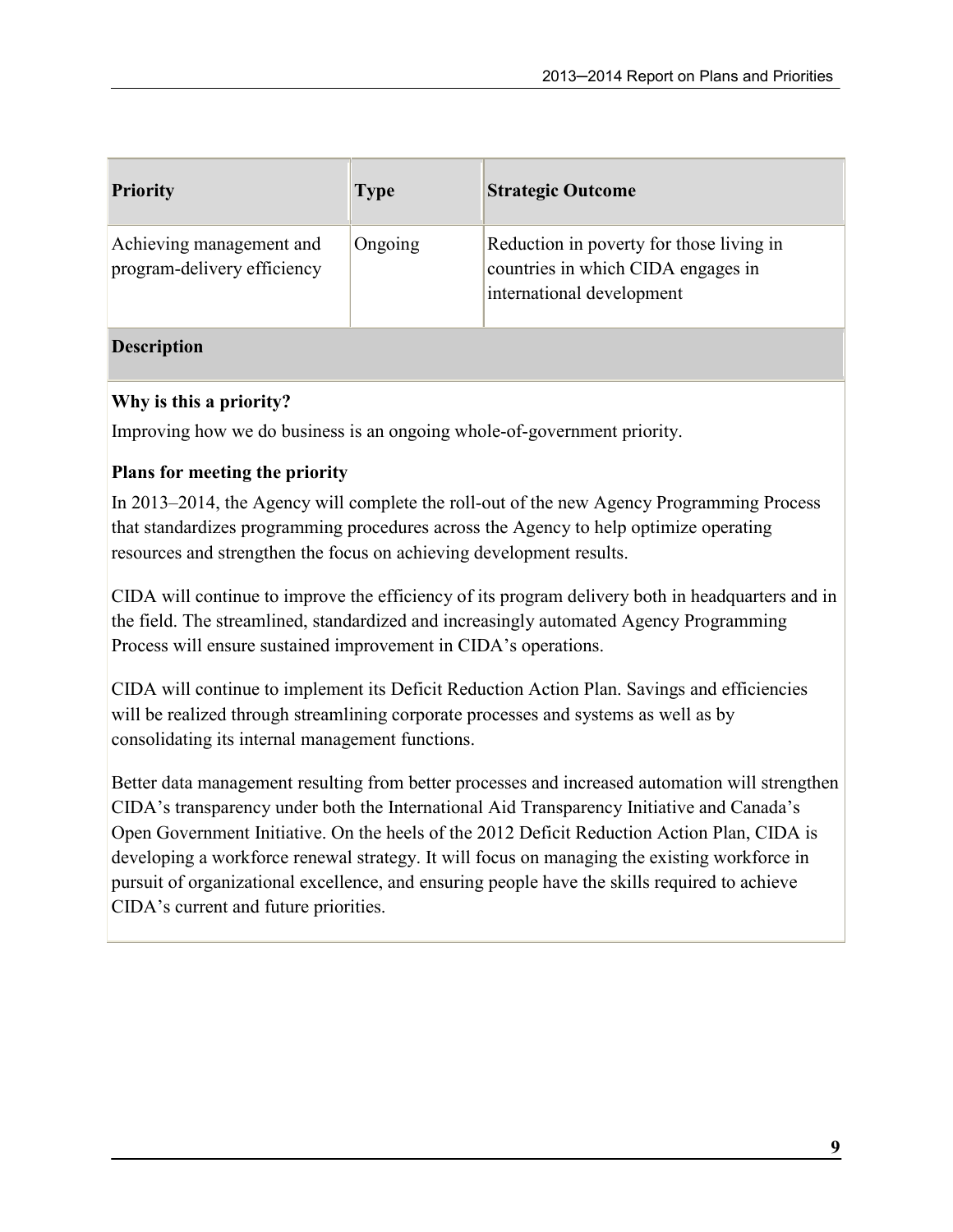### Risk Analysis

Canada and its international donors and partners have made a significant contribution to reducing poverty and improving overall human development. However, many challenges remain:

- Developing countries remain key drivers of global growth. However, continued economic uncertainty and inadequate fiscal and economic management hamper their recovery from the recent global financial crisis and put further progress at risk.
- Slow economic recovery is also having an impact on assistance from other donors. OECD Development Assistance Committee projections forecast a levelling-off, if not a decrease, in development spending in the immediate future. Most G8 countries and the European Union as a whole, are trending downwards. The challenge is to identify ways to use limited resources most effectively, so as to maximize development results.
- An estimated 1.3 billion people continue to live on less than US\$1.25 per day. While 32 countries have moved from low-income to middle-income status since 2000, there are still vast inequalities in the distribution of economic benefits.
- With the world's population expected to surpass nine billion by 2050, meeting the demands for food will become a major international challenge.
- Rapid urbanization in developing countries is accompanied by problems including social exclusion, crime, inadequate water and sanitation, unemployment, and poor housing.
- A third of the world's poor, or 400 million people, live in fragile states. According to the Brookings Institute, this number will rise to include more than half the world's poor by  $2015.<sup>4</sup>$
- Environmental pressures continue to threaten development gains.

These challenges—whether political, economic, social or environmental—can have an impact on the effectiveness of CIDA's programs and policies, as well as the confidence of stakeholders, including partner countries and Canadians. CIDA regularly assesses potential risks related to its external and internal operating environments in order to manage them on a proactive basis and maximize the achievement of development results. CIDA has identified four categories of risk for its overall development assistance program as well as individual investments. These are:

• Development risks that have a potential impact on CIDA's ability to achieve expected results in different contexts.

<u>.</u>

<sup>&</sup>lt;sup>4</sup> http://www.brookings.edu/research/opinions/2011/05/17-global-poverty-trends-chandy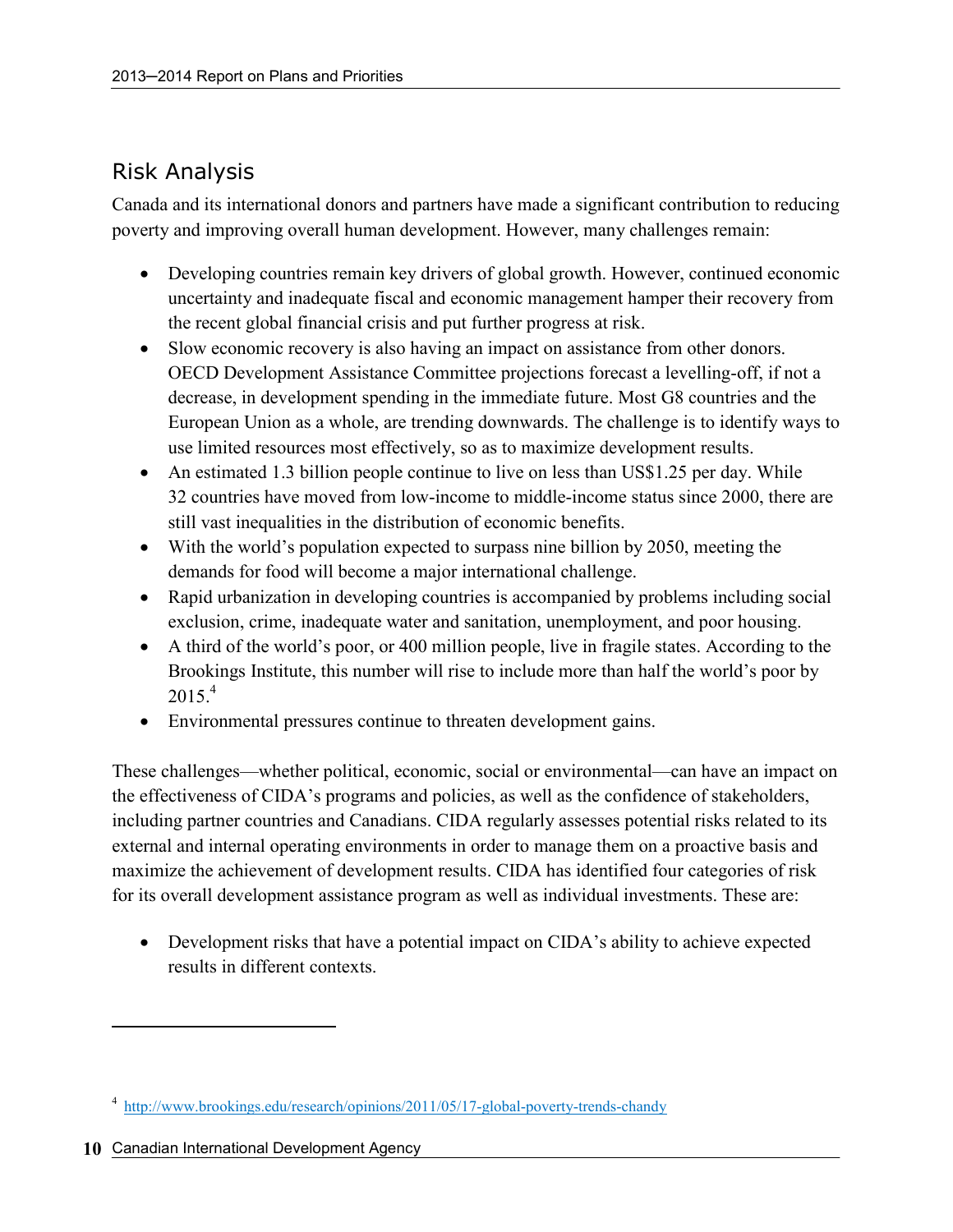- Operational risks that have a potential impact on CIDA's ability to operate effectively and efficiently.
- Financial risks that have a potential impact on CIDA's ability to properly manage public funds.
- Reputational risks that have a potential impact on stakeholder confidence in CIDA's ability to fulfill its mandate.

Based on its assessment of its external and internal operating environments, the Agency is putting particular emphasis on the following:

- Improvements in economic stability and growth in partner countries are a central element of achieving sustainable progress towards development results. As such, the Agency is putting sustainable economic growth at the forefront of its development efforts. CIDA is helping partner countries to build a sustainable investment climate, and to strengthen the capacity of public institutions, firms, and individual women and men to enable greater access to opportunities.
- Maintaining Canadians' confidence in the effectiveness and efficiency of international assistance by maximizing the achievement of development results through focused efforts, value for money, proactive communications strategies, and accountability, as exemplified by CIDA's adherence to the International Aid Transparency Initiative.
- Attracting and retaining people with the right skills to carry out CIDA's mandate.

Ensuring that programming funds are not misappropriated or mismanaged is critical to retaining the confidence of Canadians and remains a priority consideration in all CIDA decisions. CIDA uses a fiduciary risk evaluation tool that allows for a consistent and systematic assessment of fiduciary risks associated with a project as well as the organization receiving funds. Every investment made by CIDA is assessed on the basis of merit, and development and financial risks. These measures help ensure that Canadian development investments reach the intended individuals and communities.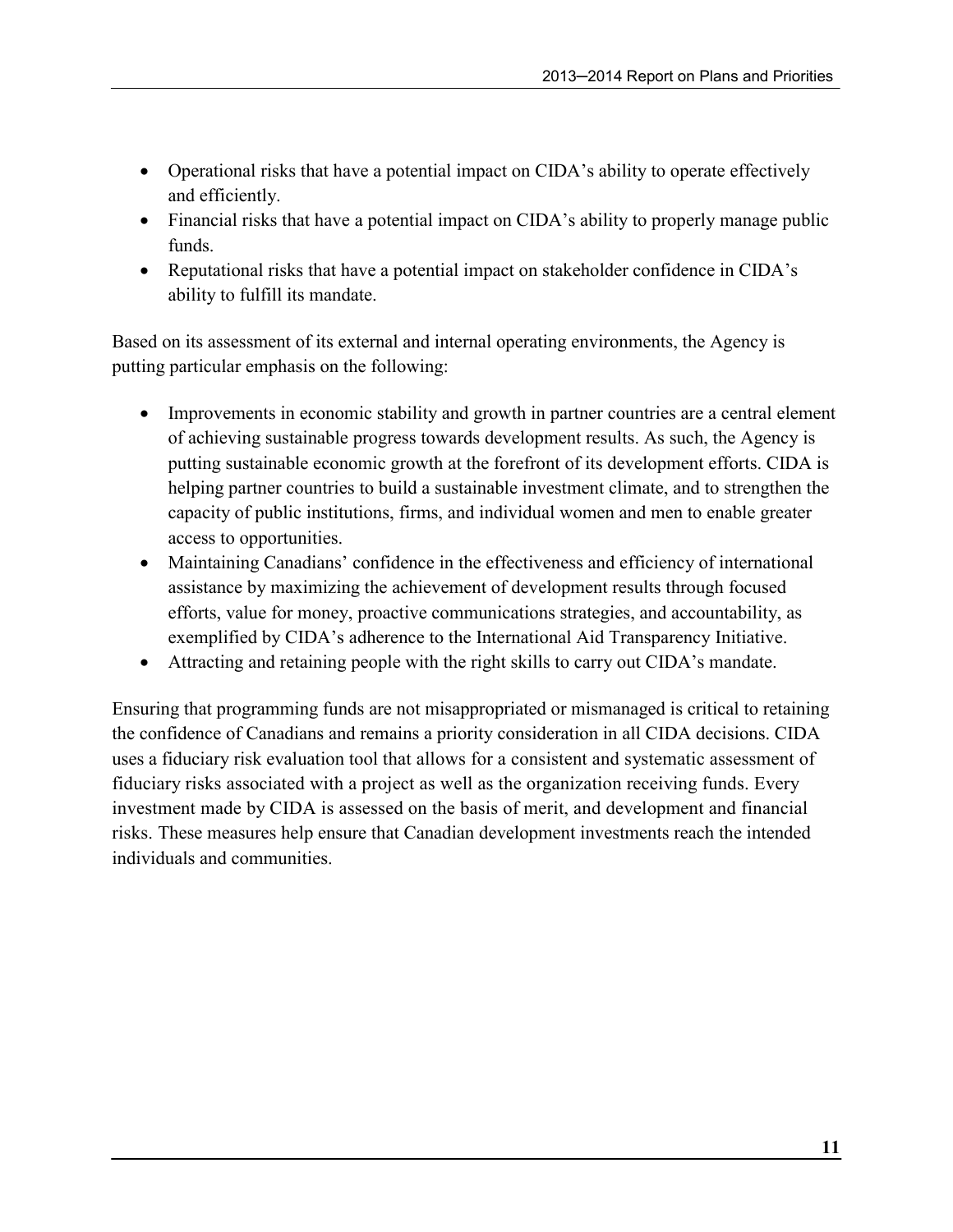### Planning Summary

#### Financial Resources (in thousands of dollars)

| <b>Total Budgetary</b><br><b>Expenditures</b> |                                      |                                      |                                      |
|-----------------------------------------------|--------------------------------------|--------------------------------------|--------------------------------------|
| (Main Estimates)<br>2013-2014                 | <b>Planned Spending</b><br>2013-2014 | <b>Planned Spending</b><br>2014-2015 | <b>Planned Spending</b><br>2015-2016 |
| 3,159,329                                     | 3,259,329                            | 3,143,497                            | 3,125,843                            |

#### Human Resources (Full-Time Equivalents—FTE)

| $2013 - 2014$ | 2014-2015 | 2015-2016 |
|---------------|-----------|-----------|
| 1,685         | .615      | 1,615     |

### Planning Summary Table (in thousands of dollars)

| <b>Strategic</b>                                          | Program                                                  | Actual                             | Actual                             | Forecast                            | <b>Planned Spending</b> |                 |                  | Alignment                                        |
|-----------------------------------------------------------|----------------------------------------------------------|------------------------------------|------------------------------------|-------------------------------------|-------------------------|-----------------|------------------|--------------------------------------------------|
| Outcome                                                   |                                                          | <b>Spending</b><br>$2010-$<br>2011 | <b>Spending</b><br>$2011-$<br>2012 | <b>Spending</b><br>$2012 -$<br>2013 | $2013-$<br>2014         | $2014-$<br>2015 | $2015 -$<br>2016 | to<br>Government<br>of Canada<br><b>Outcomes</b> |
|                                                           | Fragile states<br>and crisis-<br>affected<br>communities | 953,007                            | 788,201                            | 708,193                             | 690,680                 | 689,846         | 684,154          |                                                  |
| Reduction in<br>poverty for                               | Low-income<br>countries                                  | 893,636                            | 873,387                            | 929,669                             | 917,574                 | 803,200         | 799,280          | Global                                           |
| those living<br>in countries<br>in which                  | Middle-<br>income<br>countries                           | 319,836                            | 297,084                            | 342,169                             | 337,885                 | 317,034         | 318,907          | poverty<br>reduction<br>through                  |
| <b>CIDA</b><br>engages in<br>international<br>development | Global<br>engagement<br>and strategic<br>policy          | 1,106,774                          | 1,578,608                          | 1,270,195                           | 955,136                 | 978,073         | 982,118          | international<br>sustainable<br>development      |
|                                                           | Canadian<br>engagement<br>for<br>development             | 250,644                            | 282,322                            | 290,055                             | 267,942                 | 268,590         | 254,079          |                                                  |
| Sub-total                                                 |                                                          | 3,523,897                          | 3,819,601                          | 3,540,281                           | 3,169,217               | 3,056,743       | 3,038,538        |                                                  |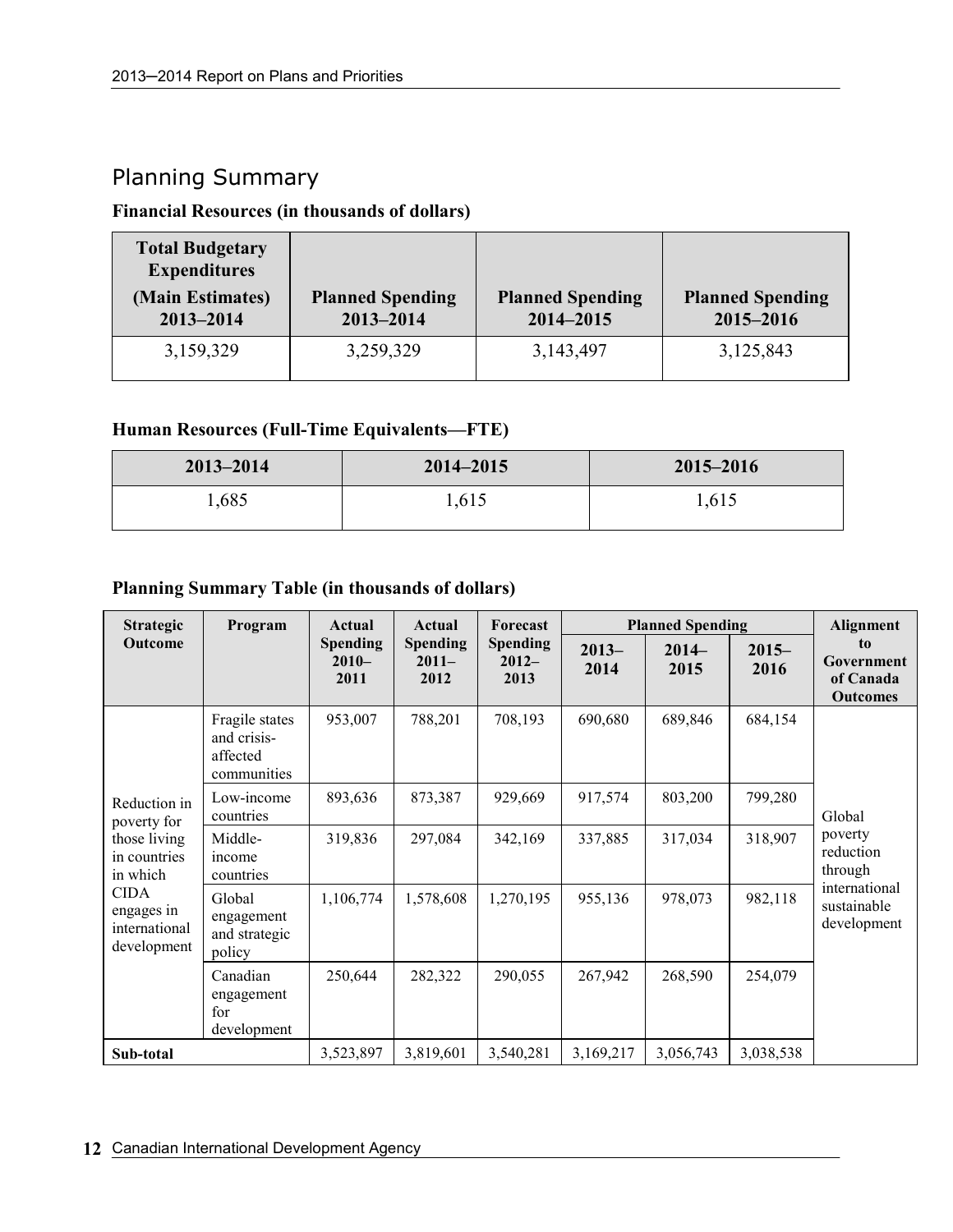| Program                  | Actual<br><b>Spending</b> | Actual<br><b>Spending</b> | Forecast<br><b>Spending</b> | <b>Planned Spending</b> |                 |                  |
|--------------------------|---------------------------|---------------------------|-----------------------------|-------------------------|-----------------|------------------|
|                          | $2010-$<br>2011           | $2011 -$<br>2012          | $2012 -$<br>2013            | $2013-$<br>2014         | $2014-$<br>2015 | $2015 -$<br>2016 |
| <b>Internal Services</b> | 114,819                   | 107,662                   | 103,613                     | 90,112                  | 86,754          | 87,305           |
| Sub-total                | 114,819                   | 107,662                   | 103,613                     | 90,112                  | 86,754          | 87,305           |

#### Planning Summary Table for Internal Services (in thousands of dollars)

### Planning Summary Total (in thousands of dollars)

|                 | Actual<br>Actual<br><b>Spending</b><br>Spending  |                  | Forecast<br>Spending | <b>Planned Spending</b> |                 |                  |
|-----------------|--------------------------------------------------|------------------|----------------------|-------------------------|-----------------|------------------|
| <b>Services</b> | <b>Programs and Internal</b><br>$2010 -$<br>2011 | $2011 -$<br>2012 | $2012-$<br>2013      | $2013-$<br>2014         | $2014-$<br>2015 | $2015 -$<br>2016 |
| Total           | 3,638,716                                        | 3.927.264        | 3,643,895            | 3,259,329               | 3,143,497       | 3,125,843        |

### Expenditure Profile

The following graph illustrates CIDA's funding level trend from 2009-2010 to 2015-2016.

### Departmental Spending Trend

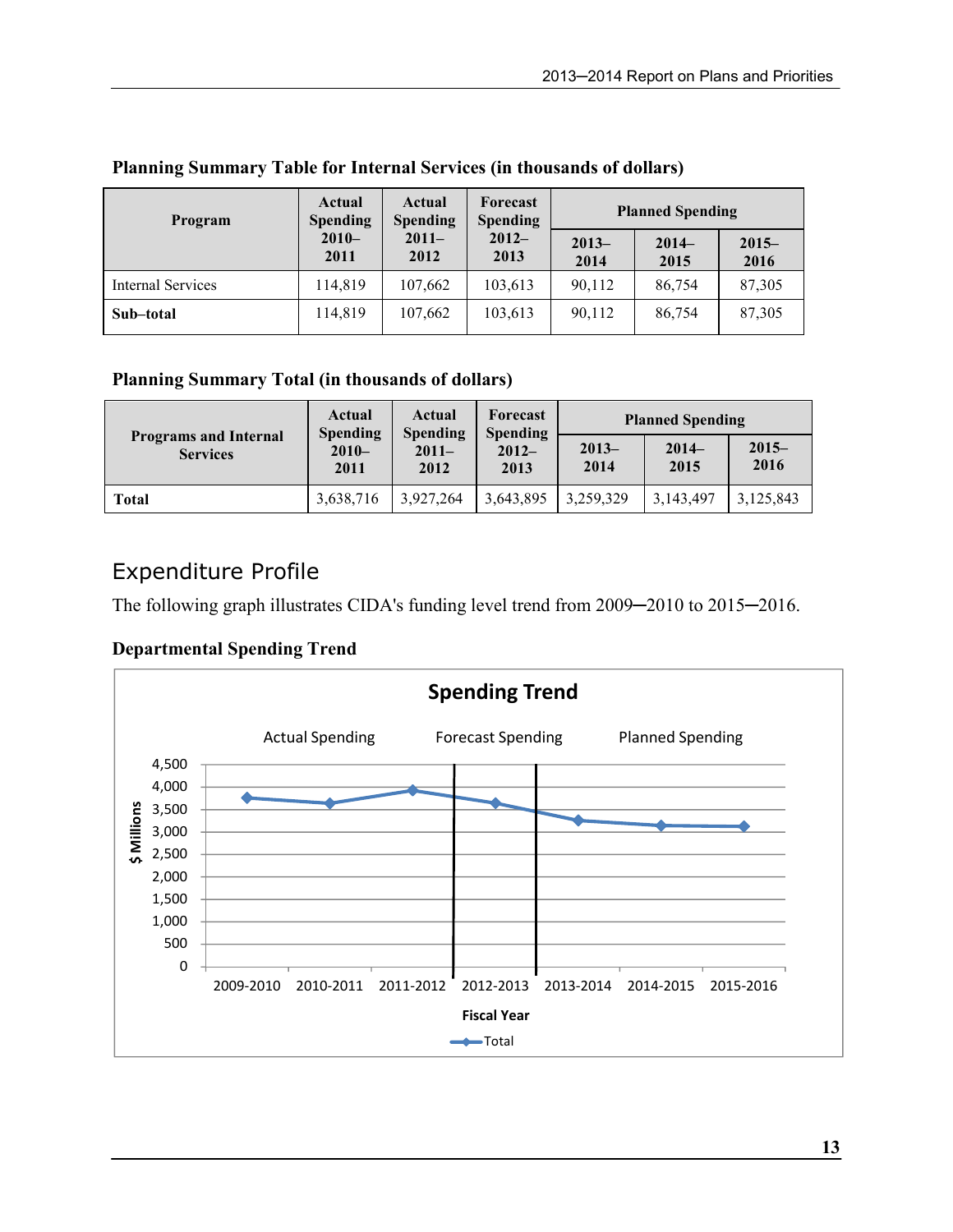As illustrated above, actual expenditures have varied between 2009–2010 and 2011–2012. Expenditures were higher in 2009–2010 than in 2010–2011 due to funding provided for Canada's response to humanitarian crises, such as the earthquake in Haiti as well as flooding in Pakistan. In 2011–2012, the increase in expenditures is attributed to Canada's response to the food and nutrition crisis in the Sahel region, the Fast Start Climate Change initiatives, the Pakistan-Canada Debt for Education Conversion initiative, and the East Africa Drought Relief Fund.

For the 2012–13 fiscal year, the forecast spending represents the planned budgetary and statutory expenditures as presented in the Estimates documents (Main and Supplementary Estimates). Forecast spending reflects the implementation of the Budget 2012 savings measures (\$152.7 million). It also reflects a decrease in incremental funding provided to CIDA to complete Canada's three-year commitment to the Fast Start Climate Change initiative. These reductions are partly offset by a \$50 million increase to the Crisis Pool Quick Release Mechanism, bringing the total value of that mechanism to \$100 million, to facilitate rapid access to additional funds to respond quickly to international crises and disasters.

For the period of 2013–2014 to 2015–2016, the planned spending reflects currently approved funding to support the departmental strategic outcome. Reductions in planned spending include additional reductions to implement Budget 2012 savings measures and the end of incremental funding provided for the Fast Start Climate Change initiative in particular.

CIDA's planned spending remains relatively stable starting in 2014–15 as CIDA will have achieved planned savings.

### Estimates by Vote

For information on our organizational appropriations, please see the 2013–2014 Main Estimates (http://www.tbs-sct.gc.ca/ems-sgd/esp-pbc/me-bpd-eng.asp) publication.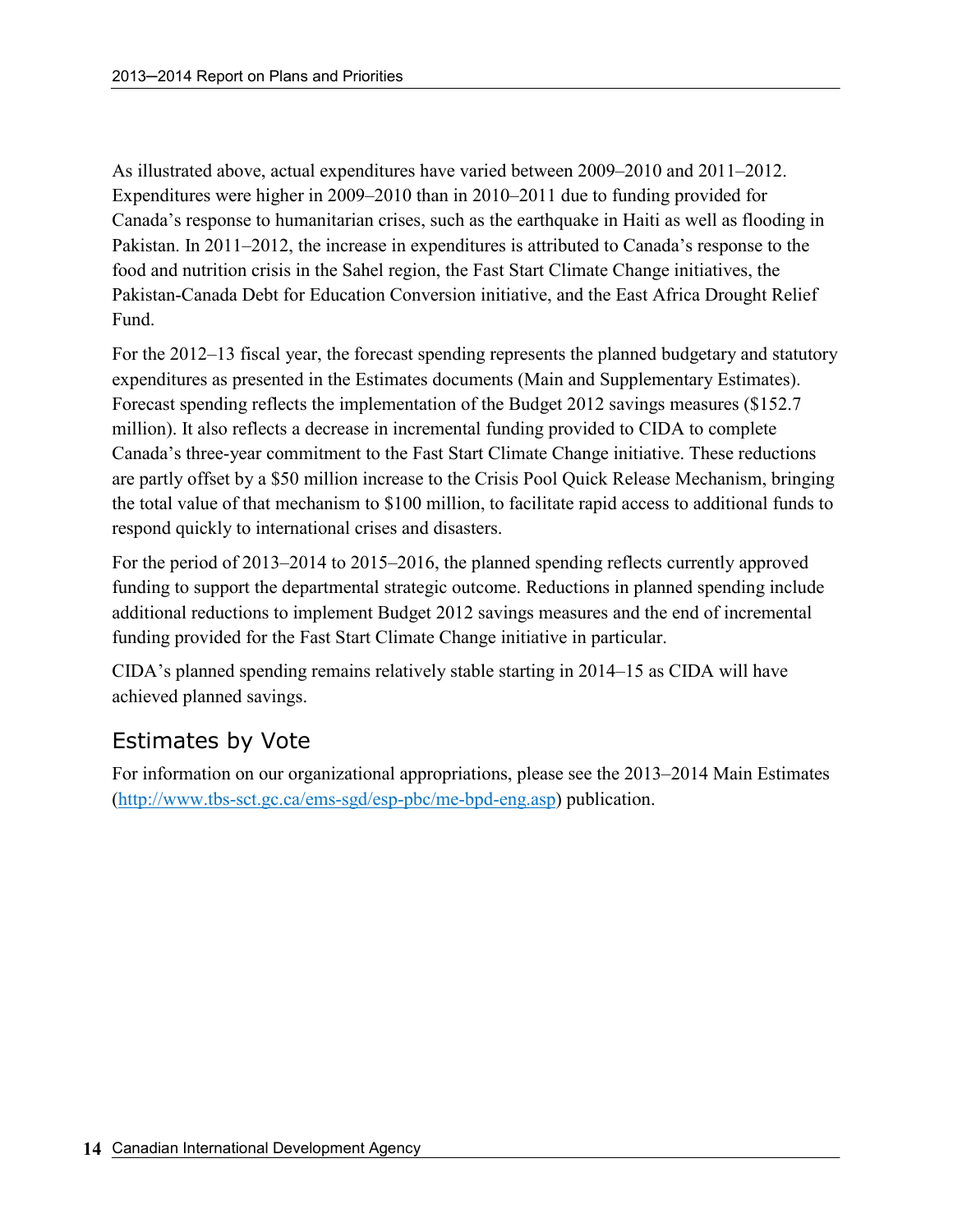# Contribution to the Federal Sustainable Development Strategy

The Federal Sustainable Development Strategy (FSDS) outlines the Government of Canada's commitment to improving the transparency of environmental decision-making by articulating its key strategic environmental goals and targets. The government will be consulting the public in 2013─2014 regarding the second three-year cycle of the FSDS (2013─2016). The 2013─2016 FSDS will be finalized in 2013—2014, and will be presented as part of year-end performance reporting for that year.

CIDA ensures that consideration of these outcomes is an integral part of its decision-making processes. In particular, through the federal Strategic Environmental Assessment (SEA) process, any new policy, plan or program initiative includes an analysis of its impact on attaining the FSDS goals and targets. The results of SEAs are made public when an initiative is announced, demonstrating the department's commitment to achieving the FSDS goals and targets.

CIDA contributes to Theme IV, "Shrinking the Environmental Footprint – Beginning with Government" as denoted by the visual identifier below.



**Theme IV** Shrinking the Environmental Footprint-**Beginning with Government** 

These contributions are components of the Internal Services Program and are further explained in Section II.

For additional details on CIDA's activities to support sustainable development, please see Section II of this RPP and http://www.acdi-cida.gc.ca/RPP-supp-information. For complete details on the strategy, please see http://www.ec.gc.ca/dd-sd/.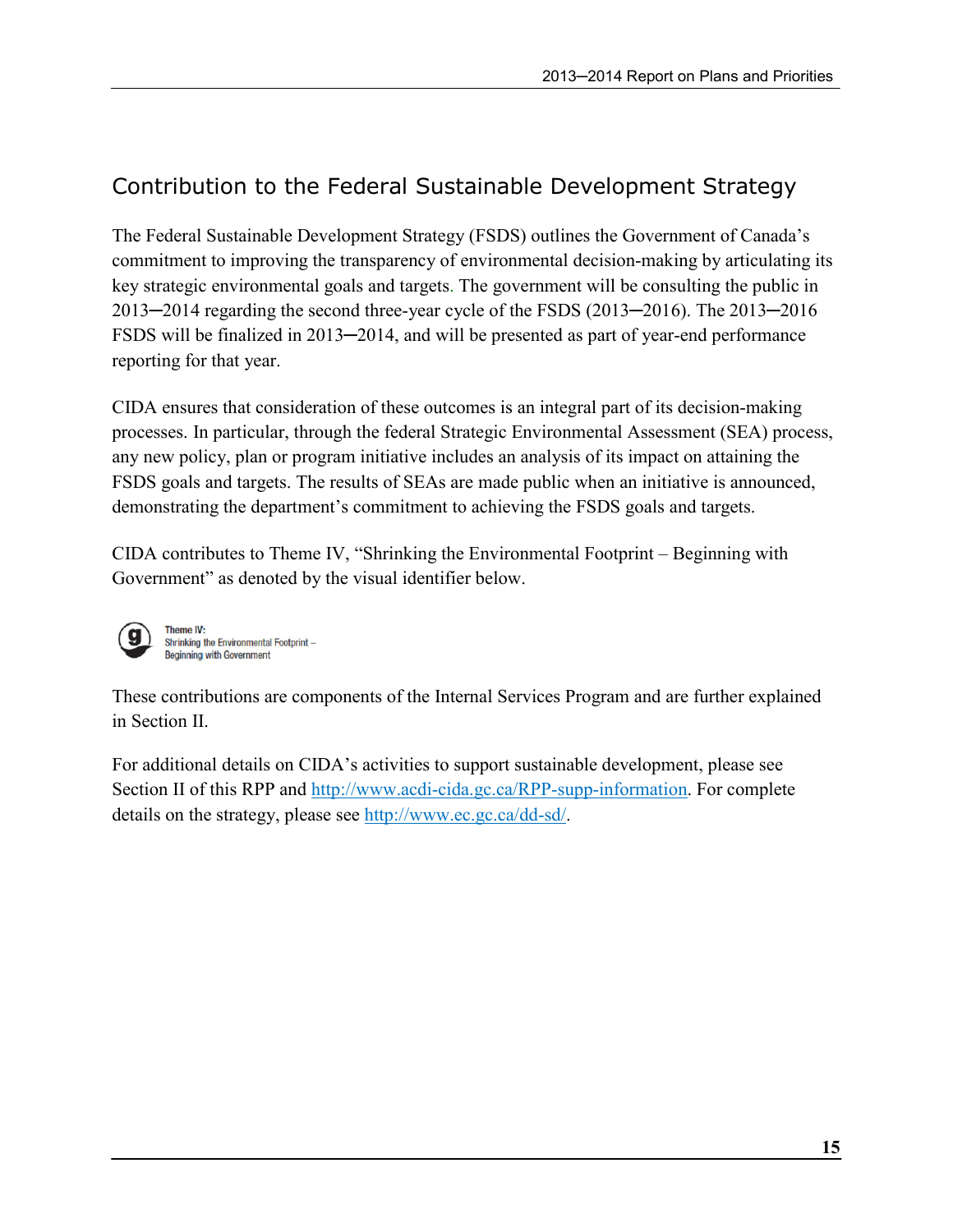# Section II: Analysis of Programs by Strategic Outcome

### Strategic Outcome

Reduction in poverty for those living in countries in which CIDA engages in international development.

# Program: Fragile states and crisis-affected communities Program Description

Fragile states and crisis-affected communities face particularly severe development challenges exacerbated by conflict, instability, man-made crises or natural disasters within complex national and regional contexts. They have weak institutional capacity, poor governance, political instability, and ongoing violence or a legacy of past conflict. Canada's engagement is often whole-of-government and subject to closely monitored and visible government strategies. This program features programming that is short term to ensure delivery of, and access to, essential humanitarian services to crisis-affected populations in order to reduce immediate vulnerabilities of the population. It also features programming that is medium to long term to create conditions for sustainable economic growth and building the foundation for effective governance and delivery of basic services. It requires working with partners that have expertise and the capacity to deliver in high-risk environments.

#### Financial Resources (thousands of dollars)

| <b>Total Budgetary</b><br><b>Expenditures</b><br>(Main Estimates)<br>$2013 - 2014$ | <b>Planned Spending</b><br>$2013 - 2014$ | <b>Planned Spending</b><br>2014-2015 | <b>Planned Spending</b><br>2015-2016 |
|------------------------------------------------------------------------------------|------------------------------------------|--------------------------------------|--------------------------------------|
| 590,680                                                                            | 690,680                                  | 689,846                              | 684,154                              |

#### Human Resources (full-time equivalent—FTE)

| $2013 - 2014$ | $2014 - 2015$ | 2015-2016 |
|---------------|---------------|-----------|
| 155           | 149           | 149       |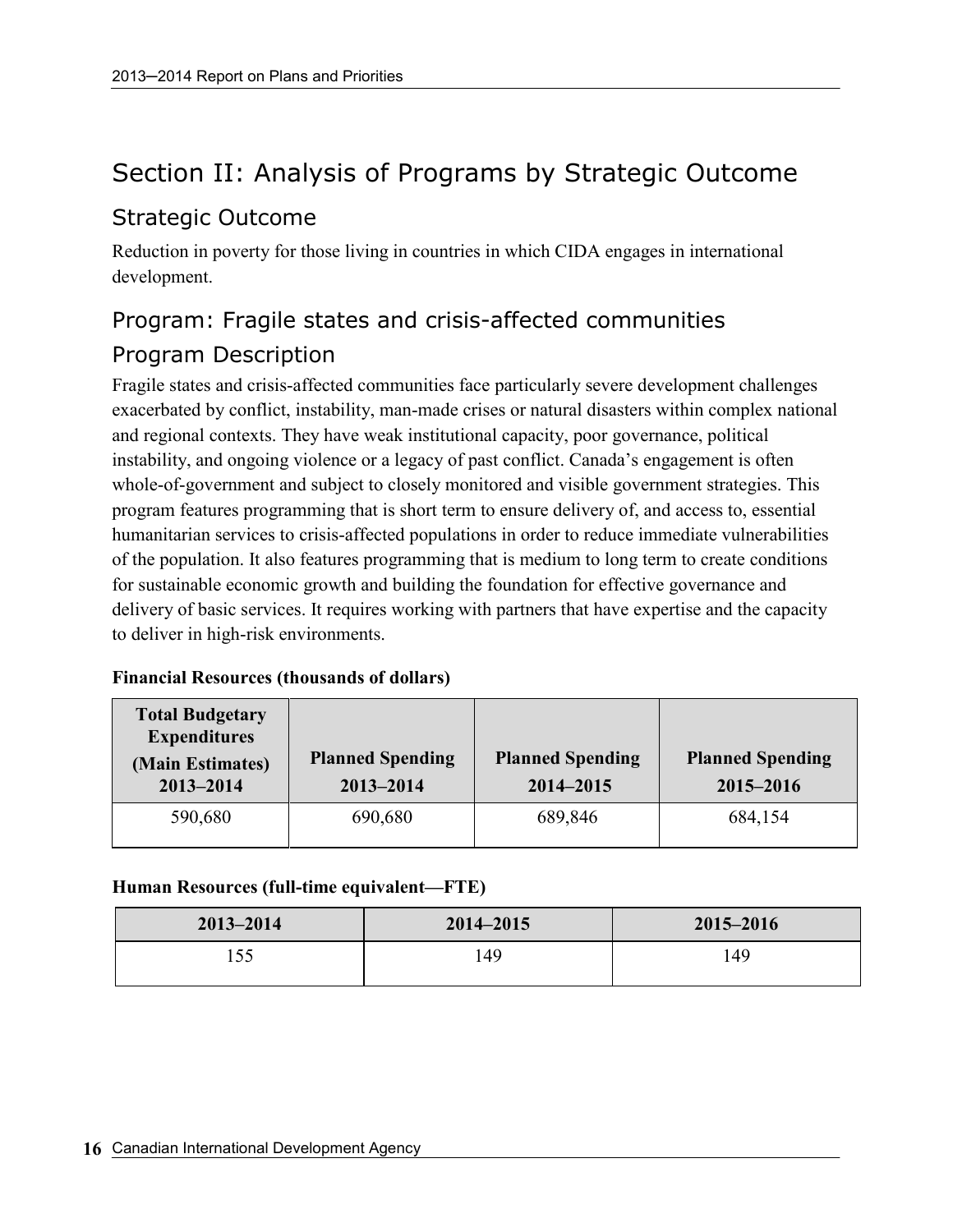| <b>Program Expected Results</b>                                                                                                                                                          | <b>Performance Indicators</b>                                                                                           |
|------------------------------------------------------------------------------------------------------------------------------------------------------------------------------------------|-------------------------------------------------------------------------------------------------------------------------|
| Enhanced responsiveness of humanitarian<br>assistance to address the immediate needs of<br>crisis-affected populations                                                                   | Percentage of Consolidated Appeals funding<br>requirements that are met                                                 |
| Increased access to essential health services<br>and education by the vulnerable female and<br>male children and youth in crisis-affected<br>communities                                 | Percentage of children under five receiving<br>appropriate and timely treatment for malaria and<br>other major diseases |
|                                                                                                                                                                                          | Percentage of vulnerable or crisis-affected girls<br>and boys enrolled in school                                        |
| Increased access to income opportunities,<br>including jobs and development of micro,<br>and small enterprises, particularly for<br>vulnerable and marginalized women, men,<br>and youth | Percentage of economically-active women, men,<br>and youth                                                              |

# Planning Highlights

 $\overline{a}$ 

CIDA focuses its engagement in four fragile states and crisis-affected communities: Haiti, Afghanistan, South Sudan, and West Bank and Gaza. For each, the programming objectives align closely with Canadian foreign policy objectives associated with regional and global security and stability.

In addition, CIDA will continue to assist affected populations through appropriate, timely, and effective humanitarian responses when natural disasters and conflict situations occur. CIDA provides humanitarian assistance based on need, and adheres to the approaches outlined in the internationally accepted Principles and Good Practice of Humanitarian Donorship.<sup>5</sup>

In post-crisis situations and areas of ongoing conflict, CIDA's programming focuses on meeting basic needs to minimize the negative impact on the lives of those affected. For example, health workers, especially midwives, will be trained to assist people in need. Minimizing the

 $<sup>5</sup>$  The principles can be found at  $\frac{http://www.google/humanitariandonorship.org/gns/principles.google-ractice-$ </sup> ghd/overview.aspx.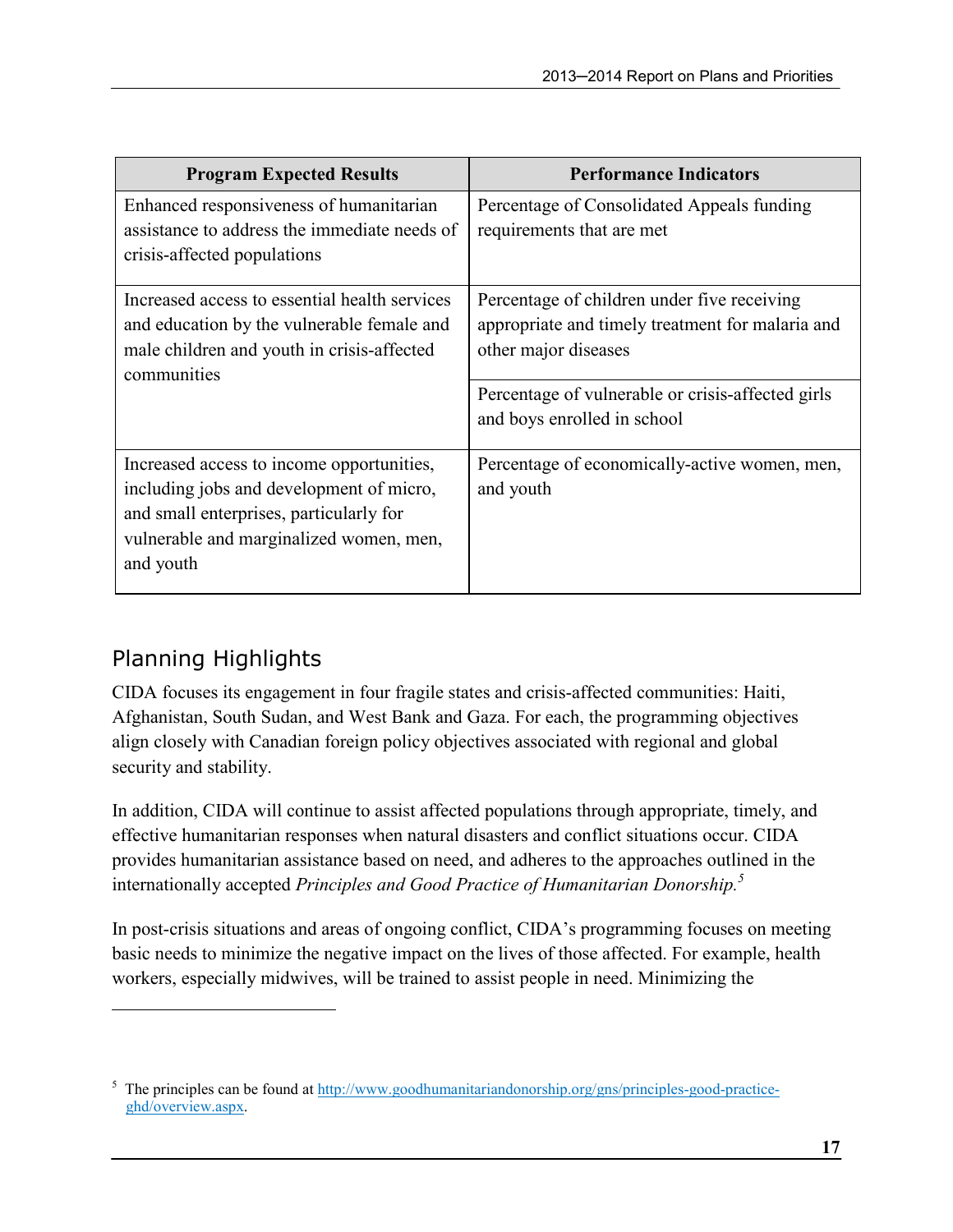interruption of basic education is also a priority. CIDA will contribute to the establishment of learning centres for out-of-school children, especially girls. Adequate nutrition always remains a concern and CIDA will provide support to farmers to help increase production and reduce hunger.

Another important task in assisting fragile states and crisis-affected communities is restarting the local economy, creating jobs, and re-establishing government systems and services. CIDA will support the establishment and expansion of micro, small and medium enterprises—especially those owned by women—and will help farmers to increase their participation in markets and to generate income. CIDA will also continue to provide support in the areas of governance, the legal system, business services, and trade promotion.

Specific country programs will focus on the following:

- In Afghanistan, the Agency will build on its experience and results to date. CIDA will advance the empowerment of women, children, and youth through programming in education and health, promotion of human rights, and delivery of humanitarian assistance.
- In Haiti, CIDA will continue to make progress in areas of long-term development to which we have previously committed, notably maternal, newborn and child health, and education; and we stand ready to offer support should future humanitarian crises arise.
- In the West Bank and Gaza, CIDA will strengthen justice and security institutions and help meet humanitarian needs.
- CIDA's program in South Sudan is part of a whole-of-government approach to promote stability and help South Sudan begin to function as an independent state. CIDA's contribution—which includes humanitarian assistance—will help increase food security, expand delivery of essential maternal and child health services in targeted geographic areas, and strengthen key accountability and electoral institutions.

At any time, a country or region may become fragile or in crisis, or circumstances may change. CIDA monitors these changing situations and reviews what Canada should do in response. CIDA must be both nimble and strategic in these rapidly evolving environments.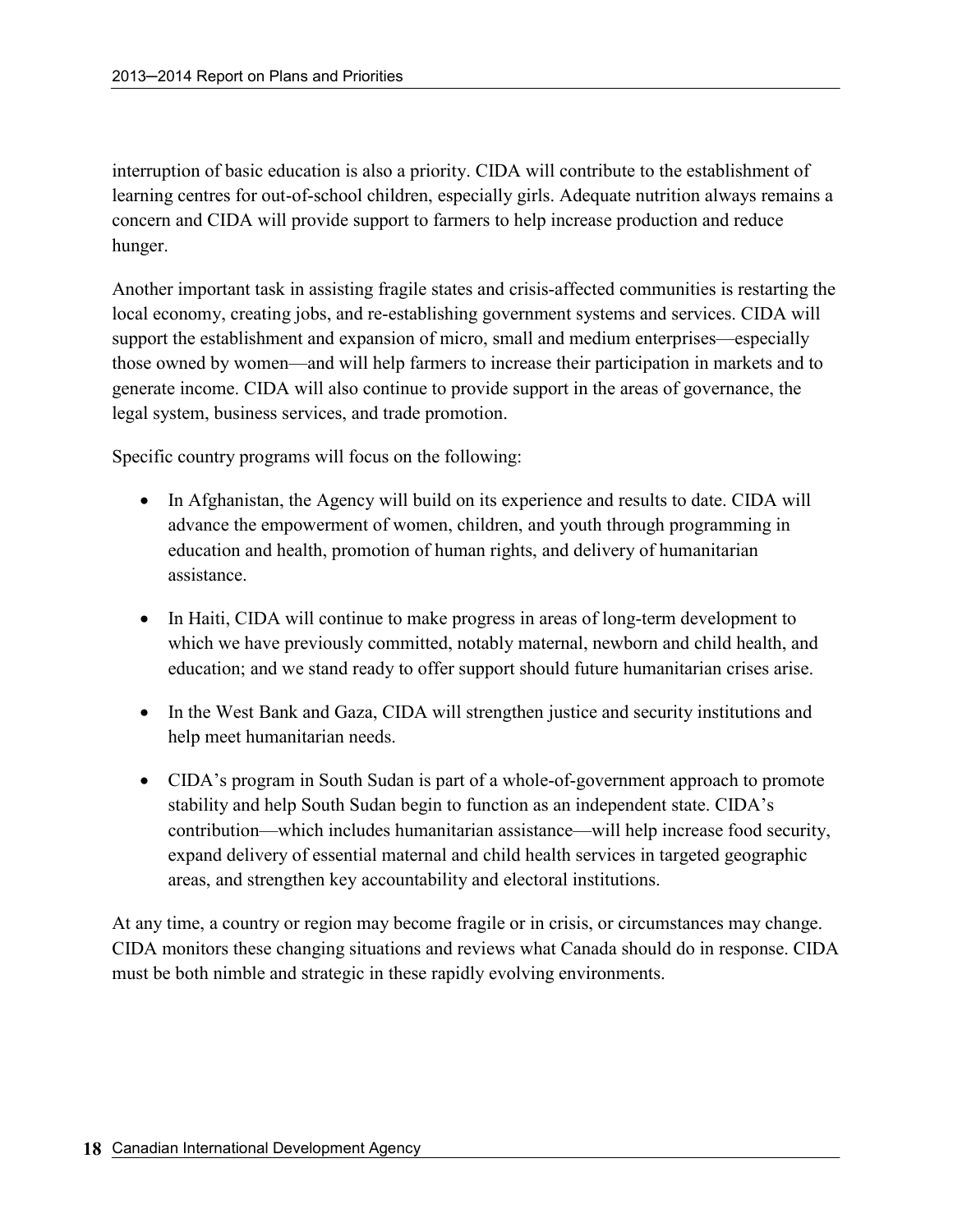# Program: Low-income countries

### Program Description

Countries within the low-income category face pervasive poverty and limited institutional capacity, but have broadly stable governance and public security. These countries generally require a high level of international assistance and have limited resilience to respond to vulnerabilities and external shocks, as well as limited ability to attend to the human development needs of their populations. Programming under this program features long-term engagement on country priorities, primarily to strengthen education and health outcomes for children and youth, address the root causes of food insecurity, foster inclusive and sustainable economic growth, and build the foundations for effective governance to ensure country institutions can sustain the benefits of development programs. CIDA works with other donors, the private sector, civil society organizations and ministries of recipient governments. Engagement is anchored in the partner government's development strategy and program, around which donors coordinate and harmonize their efforts. This may involve the pooling of funds or other forms of program-based approaches designed to better align to country priorities and systems, and ensure coordination amongst donors and harmonization of procedures.

| <b>Total Budgetary</b><br><b>Expenditures</b><br>(Main Estimates)<br>2013-2014 | <b>Planned Spending</b><br>2013-2014 | <b>Planned Spending</b><br>2014-2015 | <b>Planned Spending</b><br>2015-2016 |
|--------------------------------------------------------------------------------|--------------------------------------|--------------------------------------|--------------------------------------|
| 917,574                                                                        | 917,574                              | 803,200                              | 799,280                              |

### Financial Resources (thousands of dollars)

#### Human Resources (full-time equivalent—FTE)

| $2013 - 2014$ | 2014-2015   | 2015-2016 |
|---------------|-------------|-----------|
| 337           | າາ1<br>99 I | 221       |

| <b>Program Expected Results</b>                                                      | <b>Performance Indicators</b>                                                           |
|--------------------------------------------------------------------------------------|-----------------------------------------------------------------------------------------|
| Increased sustainable agricultural production<br>by rural poor women, men, and youth | Annual production of agricultural goods in<br>targeted regions of CIDA interventions    |
|                                                                                      | Rate of adoption by farmers (both male and<br>female) of new farming techniques and new |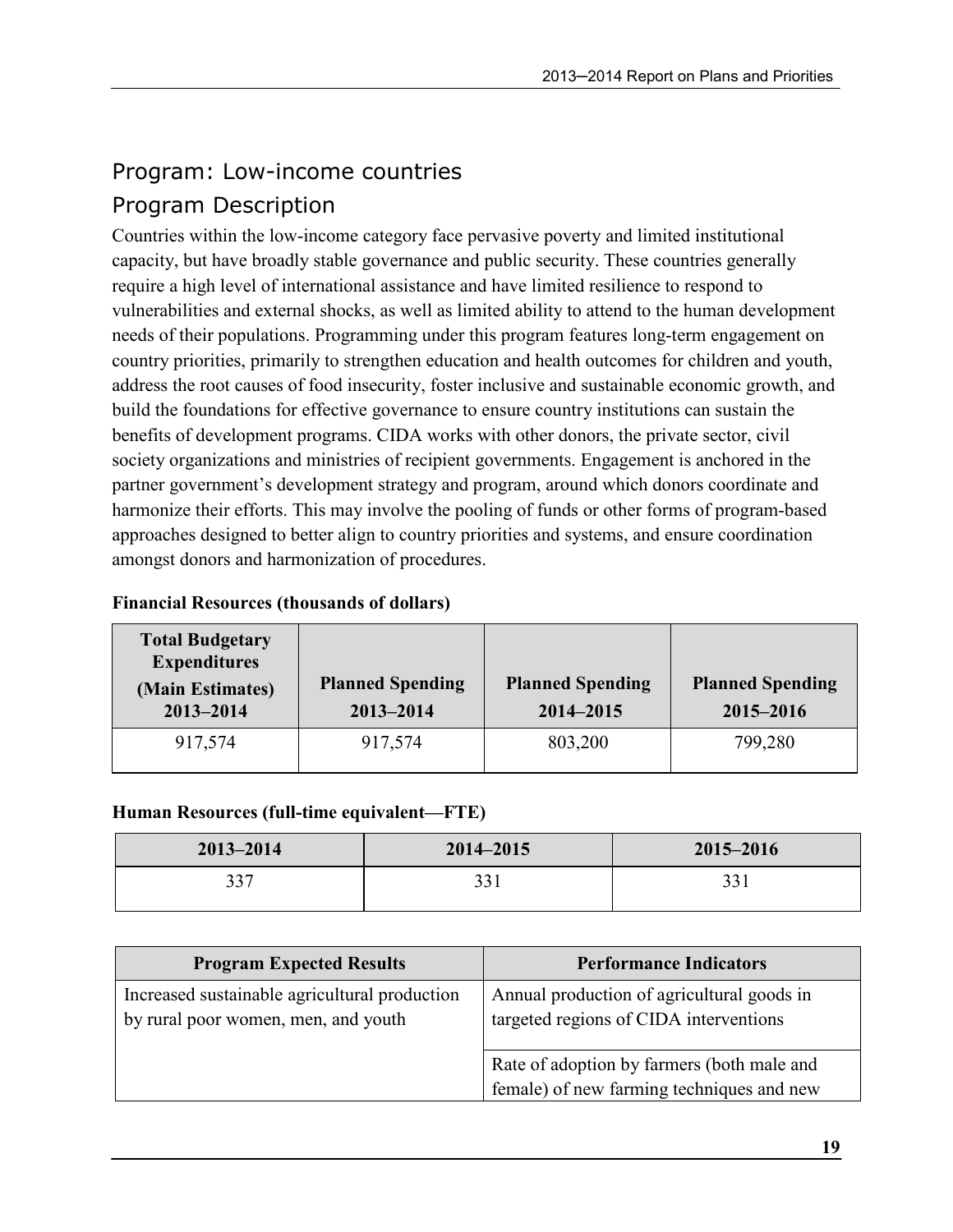|                                                | crop varieties in targeted regions of CIDA<br>interventions |
|------------------------------------------------|-------------------------------------------------------------|
| Increased health services to mothers,          | Percentage of live births attended by an                    |
| newborns, and children under five              | accredited health professional                              |
| Increased accountability of public and civil   | Average program rating (on a five-point scale)              |
| institutions to respond to the needs of women, | of progress of CIDA low-income countries of                 |
| men, and children                              | focus toward achieving this result                          |

### Planning Highlights

This program includes nine of CIDA's countries of focus, as well as regional programs and other countries where CIDA maintains a modest presence.

Canada's objective is to help the country progress along the path to sustainable development, exiting the low-income category to become middle-income. Some countries are progressing to lower middle-income status. While this does not imply a dramatic transformation, it does mean positive, measurable results on the ground that may eventually warrant a change in CIDA's strategies in future years.

In low-income countries, jobs are created and incomes increased by expanding local private sector development, which means nurturing micro, small, and medium-sized enterprises. CIDA focuses on the agriculture sector in particular. In some countries, CIDA will support agricultural research, and will place emphasis on directly assisting smallholder farmers through training and promotion of techniques to improve production and productivity. For example, through the development and dissemination of new farming technologies and new plant varieties, farmers will be able to increase yields and incomes.

CIDA's support to improve agricultural systems also contributes to food security by improving access to safe, nutritious and adequate food. Furthermore, CIDA will provide support while helping rehabilitate and protect land and water resources.

CIDA will continue to support Canada's commitment to Maternal, Newborn and Child Health with investments in Bangladesh, Ethiopia, Mali, Mozambique and Tanzania, among others. Programming will address the fundamental health needs of women and children, such as improvements to maternal health services and the provision of vaccinations and nutritional supplements during the critical early years of a child's life.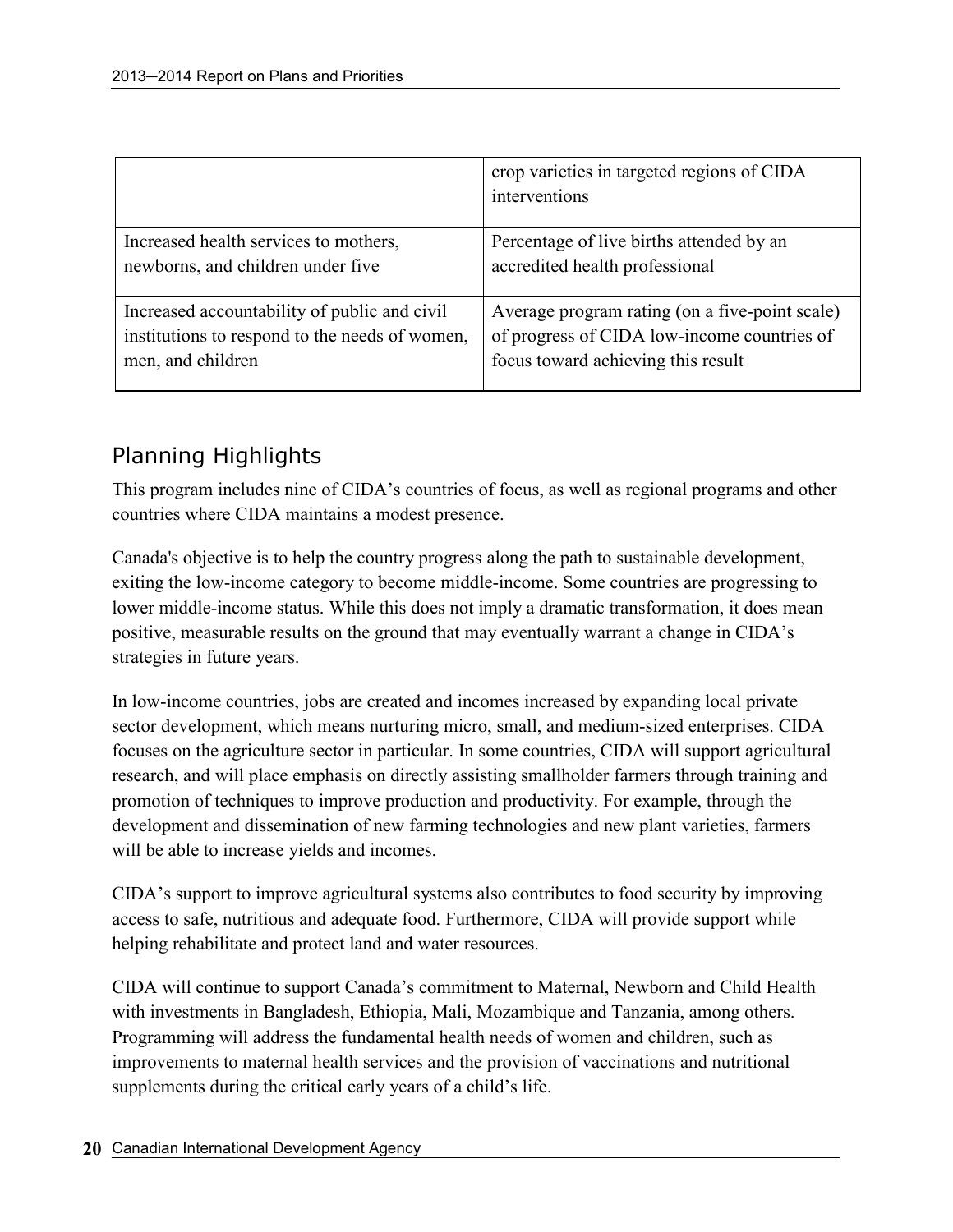As children grow, they require quality basic education, and CIDA will assist countries to deliver this essential service. In some countries, greater emphasis will be placed on reaching remote communities where quality education has traditionally been difficult to deliver.

CIDA considers citizens' participation in their national political processes to be an important step toward democracy. CIDA will help partner countries hold free and fair elections, will assist partner-country governments with public sector reform and accountability, and will support activities that enable citizens to participate more fully in the affairs of their community and their country.

More detailed plans of CIDA's interventions in its low-income countries of focus can be found in the individual country strategies found on CIDA's website at http://www.acdi-cida.gc.ca/acdicida/ACDI-CIDA.nsf/eng/CAR-828145617-Q88.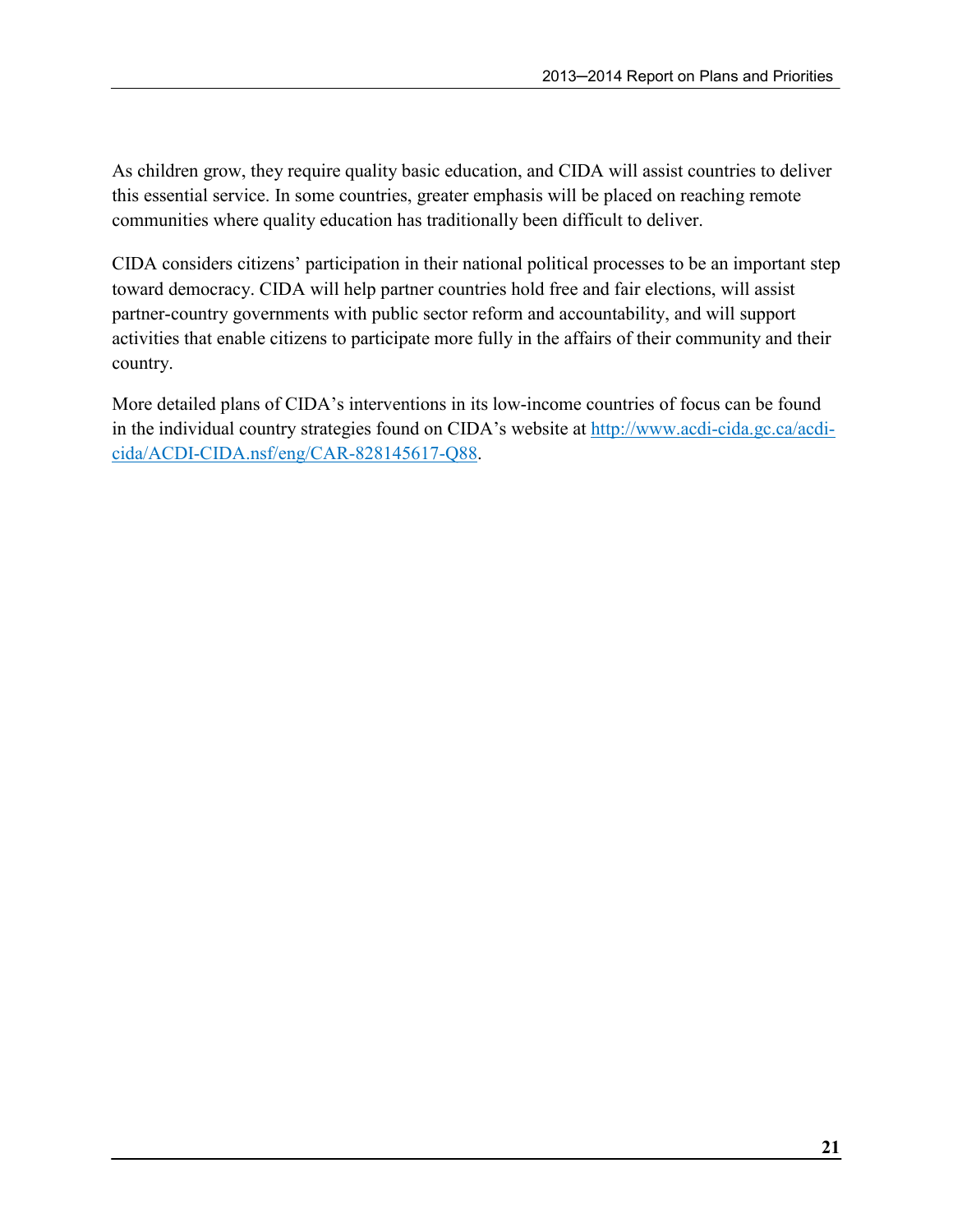# Program: Middle-income countries

# Program Description

Countries within the middle-income category face specific challenges in inclusive, sustainable economic growth and development. These countries exhibit a stronger economic and social foundation and a lower reliance on assistance than low-income countries, but may still have a large proportion of their population living in poverty. These countries often have stark disparities along geographic, gender, ethnic, or urban-rural lines, as well as pockets of deep poverty. There is often low productivity, lagging competitiveness, weak political accountability and significant discrimination and marginalization. Main areas of programming under this program focus on delivering targeted technical assistance to foster equal access to economic opportunities and to create the conditions for more competitive and inclusive local economies, to expand service delivery to reach marginalized groups, and to build accountable democratic institutions.

| 1 пійнски тезойгеся (піойзаная от абщигя)     |  |  |
|-----------------------------------------------|--|--|
| <b>Total Budgetary</b><br><b>Expenditures</b> |  |  |

#### Financial Resources (thousands of dollars)

| <b>Total Budgetary</b><br><b>Expenditures</b><br>(Main Estimates)<br>$2013 - 2014$ | <b>Planned Spending</b><br>2013-2014 | <b>Planned Spending</b><br>2014-2015 | <b>Planned Spending</b><br>2015-2016 |
|------------------------------------------------------------------------------------|--------------------------------------|--------------------------------------|--------------------------------------|
| 337,885                                                                            | 337,885                              | 317,034                              | 318,907                              |

### Human Resources (full-time equivalent—FTE)

| $2013 - 2014$ | $2014 - 2015$ | 2015-2016 |
|---------------|---------------|-----------|
| .62           | .40           | 140       |

| <b>Program Expected Results</b>                                                                                                                      | <b>Performance Indicators</b>                                                                                      |
|------------------------------------------------------------------------------------------------------------------------------------------------------|--------------------------------------------------------------------------------------------------------------------|
| More competitive local economies, especially<br>for micro, small, medium, and women-led<br>enterprises in poorer areas                               | Level of integration of micro, small, and<br>medium-sized enterprises in local and regional<br>markets per country |
| Increased access to quality education for<br>marginalized female and male children and<br>youth, in particular those living in remote<br>communities | Total net enrolment ratio in primary education,<br>both sexes                                                      |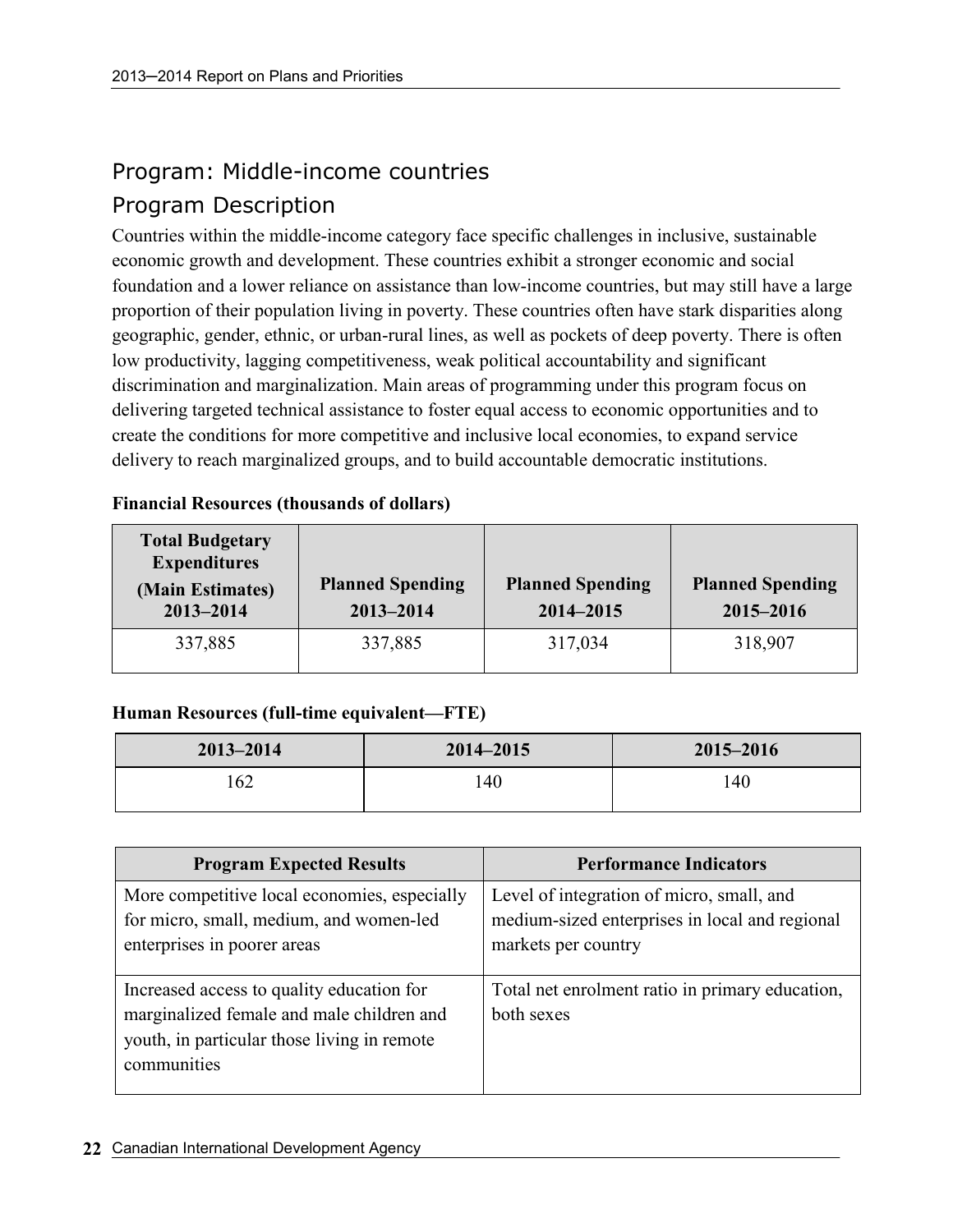| Strengthened citizen participation to sustain | Average program rating (on a five-point scale) |
|-----------------------------------------------|------------------------------------------------|
| social and economic progress                  | of progress of CIDA middle-income countries    |
|                                               | of focus toward achieving this result          |
|                                               |                                                |

# Planning Highlights

This program includes seven of CIDA's countries of focus, as well as a regional program and other countries where CIDA maintains a modest presence. The majority of this program's investments are in the area of sustainable economic growth.

CIDA's programming will support activities including training for women-led small and medium enterprises, improving access to savings and credit services, vocational and entrepreneurial skills training for youth, and regulatory reforms to foster business growth and improve management of natural resources.

CIDA will assist governments to provide access to basic social services. Programming will include strengthening the quality of basic education with an emphasis on access for girls and marginalized children.

CIDA will increasingly assist partner-country governments in strengthening the private sector, especially small and medium-sized businesses, through better government regulations, targeted training, and greater access to credit. CIDA will contribute to the establishment of partnerships between communities, non-government organizations and the private sector to improve economic well-being for communities living near mines and other extractive operations.

More detailed plans of CIDA's interventions in its middle-income countries of focus can be found in the individual country strategies found on CIDA's website at http://www.acdicida.gc.ca/acdi-cida/ACDI-CIDA.nsf/eng/CAR-828145617-Q88.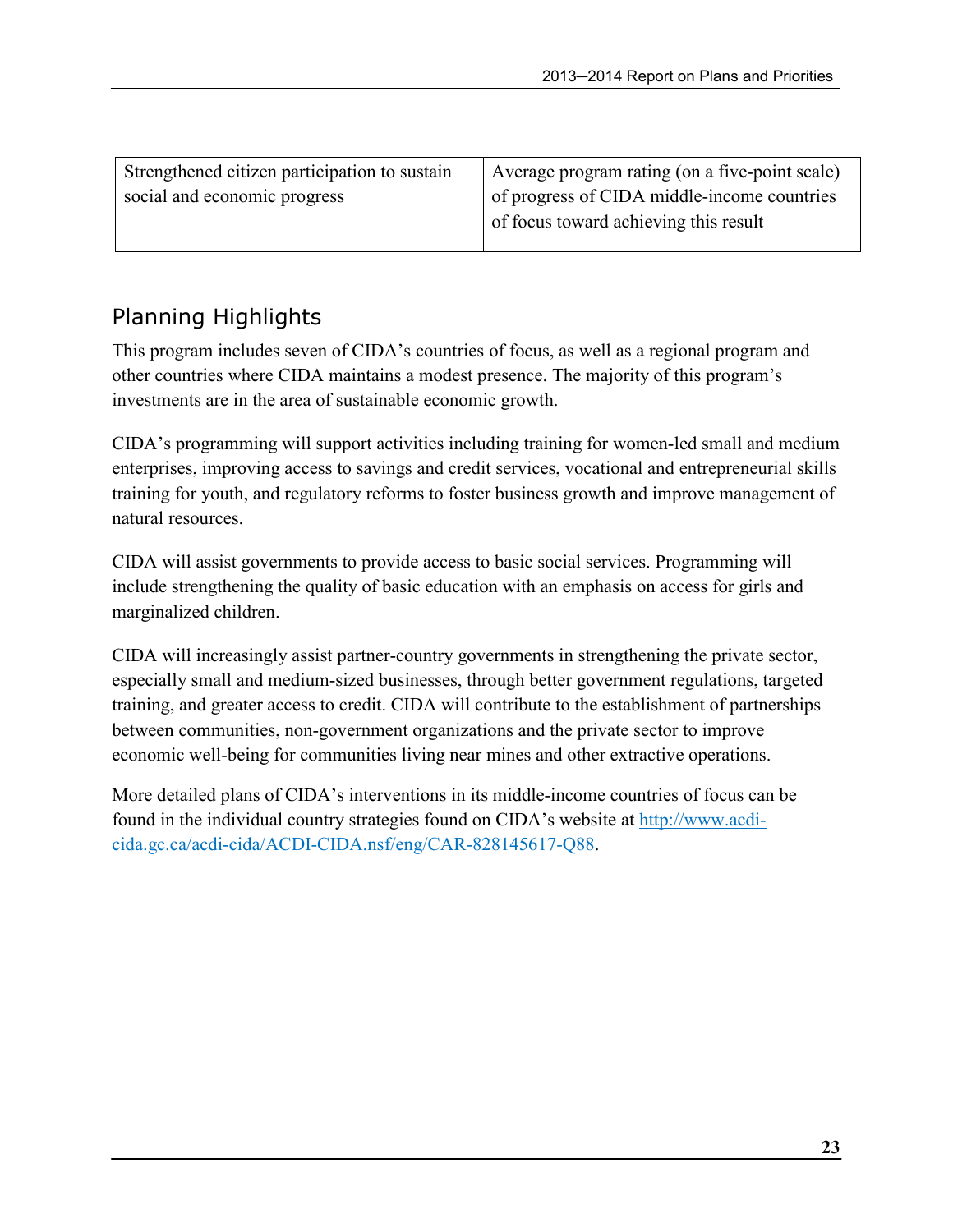# Program: Global engagement and strategic policy Program Description

Achieving international development outcomes requires leadership to influence global policy direction and investments through international partners to advance Canadian interests and values. Multilateral/international organizations and global initiatives tackle global problems (e.g., infectious diseases), and provide a governance mechanism in areas such as humanitarian assistance. They also provide fora for the establishment of the global development agenda. At the same time they provide economies of scale and of scope as well as significant expertise and capacity on the ground. Activities under this program aim at: delivering concrete results by shaping and investing in multilateral and international institutions partners' policies and programs throughout the world; they also demonstrate a commitment to building effective partnerships and exerting influence to shape international development policy in Canada and globally in order to advance Canada's humanitarian and development assistance objectives.

| <b>Total Budgetary</b><br><b>Expenditures</b><br>(Main Estimates)<br>2013-2014 | <b>Planned Spending</b><br>$2013 - 2014$ | <b>Planned Spending</b><br>2014-2015 | <b>Planned Spending</b><br>2015-2016 |
|--------------------------------------------------------------------------------|------------------------------------------|--------------------------------------|--------------------------------------|
| 955,136                                                                        | 955,136                                  | 978,073                              | 982,118                              |

#### Financial Resources (thousands of dollars)

### Human Resources (full-time equivalent—FTE)

| $2013 - 2014$ | $2014 - 2015$ | 2015-2016 |
|---------------|---------------|-----------|
| າາາ<br>223    | າາາ<br>ر ے ک  | 223       |

| <b>Program Expected Results</b>                                                                                                                                                                               | <b>Performance Indicators</b>                                                                           |
|---------------------------------------------------------------------------------------------------------------------------------------------------------------------------------------------------------------|---------------------------------------------------------------------------------------------------------|
| Increased effectiveness of Canadian<br>development cooperation through engagement<br>with, and investment in, multilateral and<br>global organizations, to address humanitarian<br>and development challenges | Progress in global food security, health,<br>education, and employment rates in developing<br>countries |
| Increased ability to advance Canada's                                                                                                                                                                         | Evidence of Canadian influence (e.g., G8)<br>summits, OECD-DAC, the media) in shaping                   |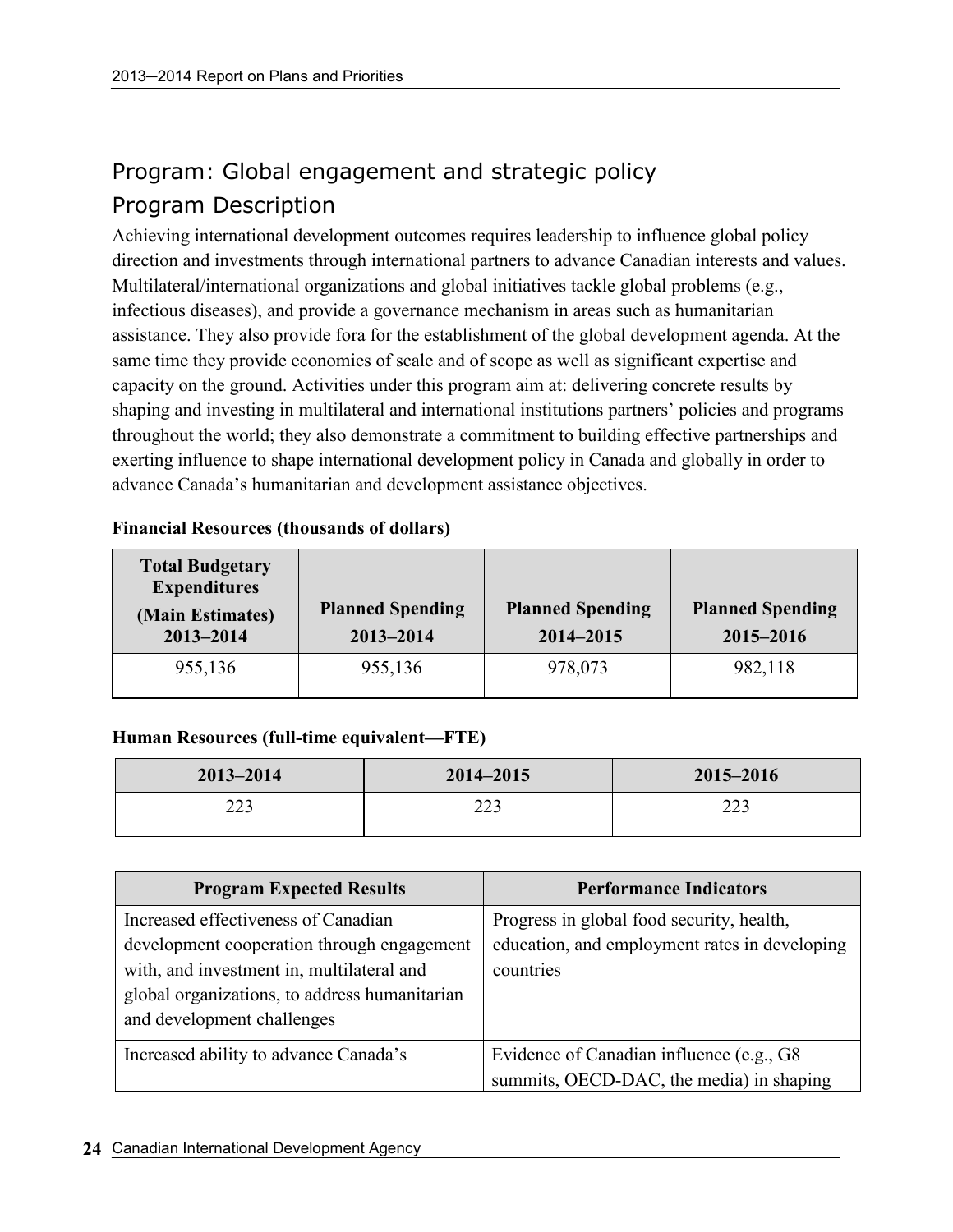| development priorities in Canada and globally | the international development agenda                                                                        |  |
|-----------------------------------------------|-------------------------------------------------------------------------------------------------------------|--|
|                                               | Coherence between assistance and other<br>policies (e.g., foreign, defence, environment<br>and immigration) |  |

# Planning Highlights

 $\overline{a}$ 

CIDA's engagement with multilateral and international organizations adds to the effectiveness of Canada's development investments in the fight to reduce poverty worldwide. Many pressing global problems are too large for any one country to tackle on its own. These problems affect the well-being, security, and prosperity of all countries, and call for the joint resources and commitment of the world community through multilateral organizations or global initiatives. Working closely with these partners, CIDA can respond quickly to humanitarian crises and global development challenges.

CIDA's collaboration with multilateral organizations, global initiatives, and other donor countries provides economies of scale and of scope that allow the Agency to pool resources, to combine sector and country expertise, and achieve a greater reach for poverty reduction and humanitarian assistance. Multilateral and global organizations also serve as a channel for building international norms and sharing best practices around Canada's priorities.

In the area of food security, for example, CIDA's multilateral and bilateral programs have contributed to the G8 New Alliance for Food Security and Nutrition, which aims to create new and innovative partnerships that will drive agricultural transformation, improve nutrition and unlock sustainable economic growth.<sup>6</sup> The Agency will continue this work at the 2013 G8 summit, where food security is expected to be featured again. Canada will also work closely with its G20 counterparts on food security issues. In addition, the Agency will also sustain Canadian leadership in the Scaling Up Nutrition movement to combat global undernutrition, which accounts for 2.6 million preventable child deaths every year.

CIDA's work in sustainable economic growth helps developing countries create the right conditions to make capital available for companies to invest in jobs, to connect businesses to

<sup>&</sup>lt;sup>6</sup> PM announces support to increase food security and nutrition in Africa, http://www.pm.gc.ca/eng/media.asp?category=1&featureId=6&pageId=26&id=4806.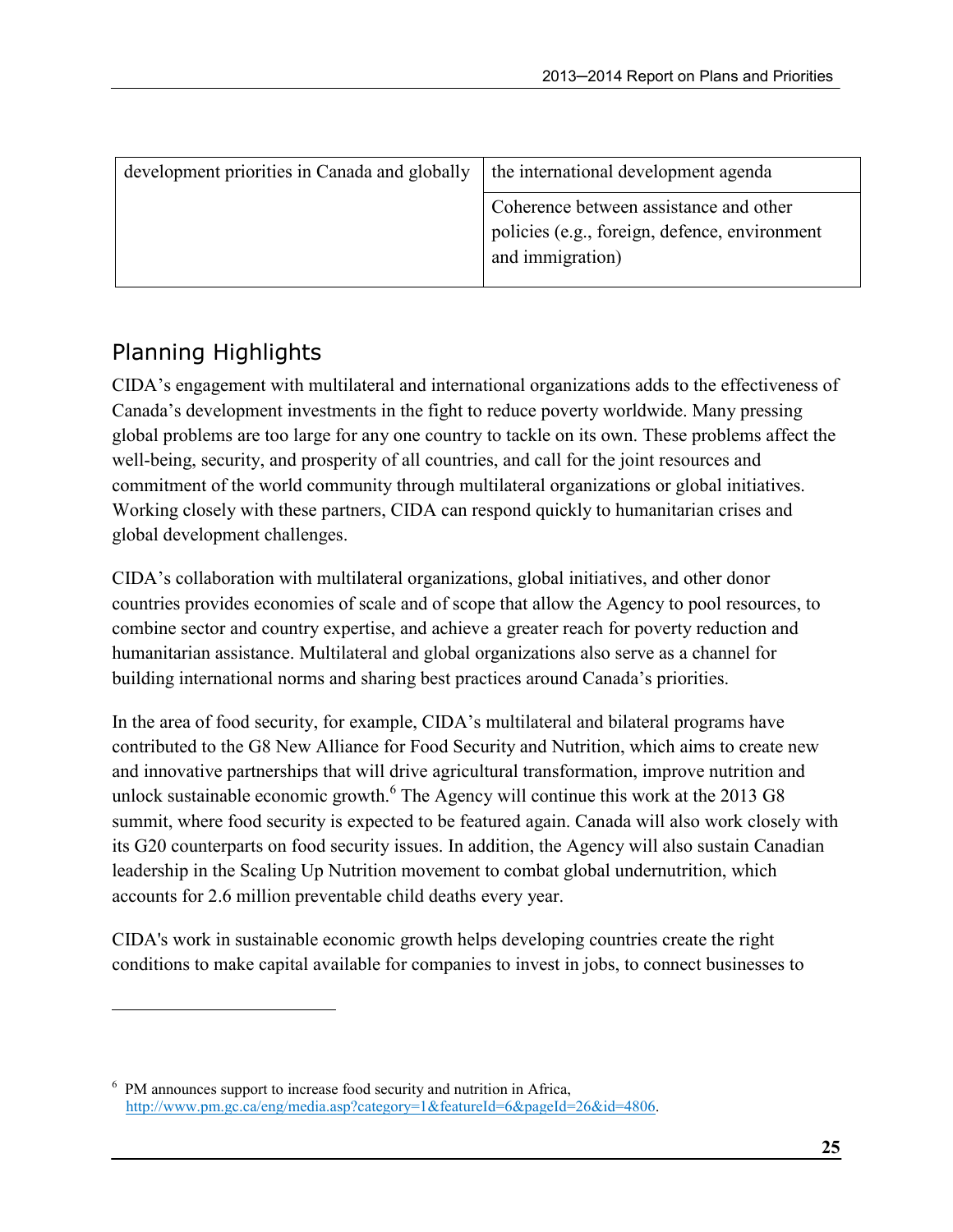markets, and to encourage investment, innovation, and trade. In 2013, CIDA will engage with key international partners such as the World Bank Group, the International Monetary Fund, and the Regional Development Banks to support these objectives. Recognizing the importance of the extractives industry to economic growth in many developing countries, CIDA will continue to work with key multilateral initiatives such as the Extractive Industries Transparency Initiative.<sup>7</sup> CIDA will also participate in G8 discussions on transparency in the extractives industry.

With respect to maternal and child health, CIDA will continue to focus on achieving tangible results through its country strategies, including by implementing the recommendations of the United Nations Commission on Information and Accountability for Women's and Children's Health. At the same time, it will also invest in the efforts of the  $H4+$  group<sup>8</sup>, which is focused on providing support to countries with the highest rates of maternal, newborn and child mortality, in order to accelerate progress in saving the lives and improving the health of women and newborns. CIDA will also maintain its longstanding support for organizations such as the United Nations Children's Fund (UNICEF).

CIDA will also contribute to UN efforts to arrive at a new global development framework after the Millennium Development Goals expire in 2015, and will work to realize the objectives of the Global Partnership for Effective Development Cooperation.

In the coming year, CIDA will continue its efforts to increase the effectiveness of its multilateral programming. This includes implementing CIDA's Multilateral Effectiveness Strategy and accompanying institutional strategies, and raising the visibility of results achieved through CIDA's multilateral and global investments. $9$ 

CIDA's strategic bilateral engagement with other donor countries and their development agencies allows it to share knowledge and best practices, harmonize policy directions and reduce transaction costs associated with the delivery and management of development, thereby helping us to achieve better development outcomes. The Agency will continue to enrich its relationships with traditional donors, such as Australia, the United States and the United Kingdom, and will also seek to broaden its partnerships with emerging economies that are increasingly important

 $\overline{a}$ 

<sup>&</sup>lt;sup>7</sup> Extractive Industries Transparency Initiative, http://eiti.org/.

<sup>&</sup>lt;sup>8</sup> UN Population Fund (UNFPA), the UN Children's Fund (UNICEF), the World Health Organization (WHO), the World Bank, the Joint United Nations Programme on HIV/AIDS (UNAIDS), and UN Women. http://www.everywomaneverychild.org/resources/h4.

<sup>&</sup>lt;sup>9</sup> CIDA's key multilateral partners, http://www.acdi-cida.gc.ca/acdi-cida/ACDI-CIDA.nsf/eng/ANN-112151658-RSN.

<sup>26</sup> Canadian International Development Agency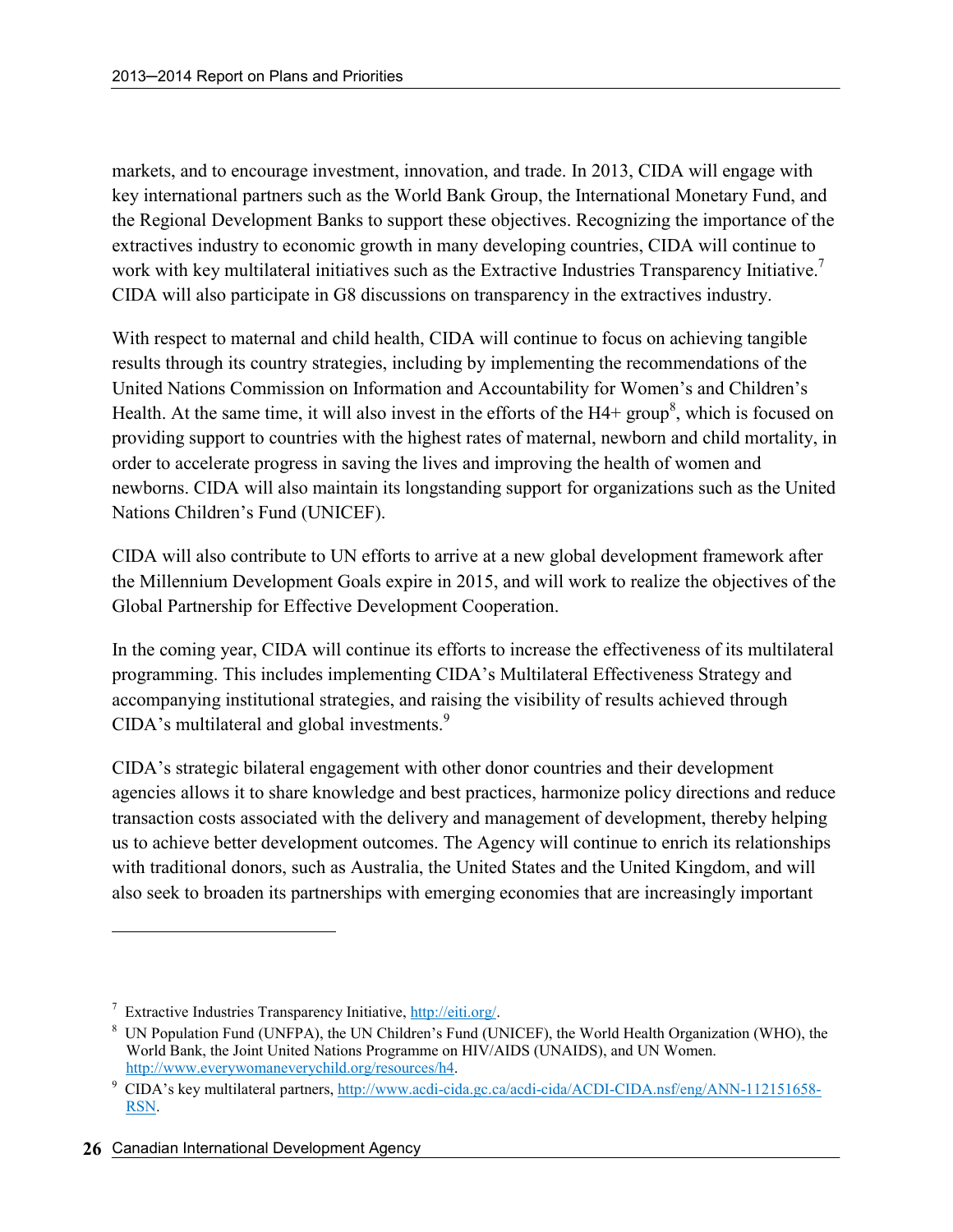providers of international assistance and financing for development. Our partnerships will ensure more coordinated and effective cooperation and allow CIDA to achieve greater influence, reach and development outcomes that would otherwise not be possible. This approach is in line with the effectiveness principles endorsed by the international community at the Busan High Level Forum on Aid Effectiveness in Korea in 2011.

CIDA has already made important progress on this front. Since 2011, the Agency has formalized four Memoranda of Understanding (MoU) on development cooperation with the governments of Brazil, Australia, South Korea and, most recently, Israel. These MoUs express a mutual commitment to address urgent global development challenges and to enhance cooperation in areas of shared interest. In 2013–2014, the Agency will focus on developing action-oriented workplans to implement these MoUs in order to maximize their impact.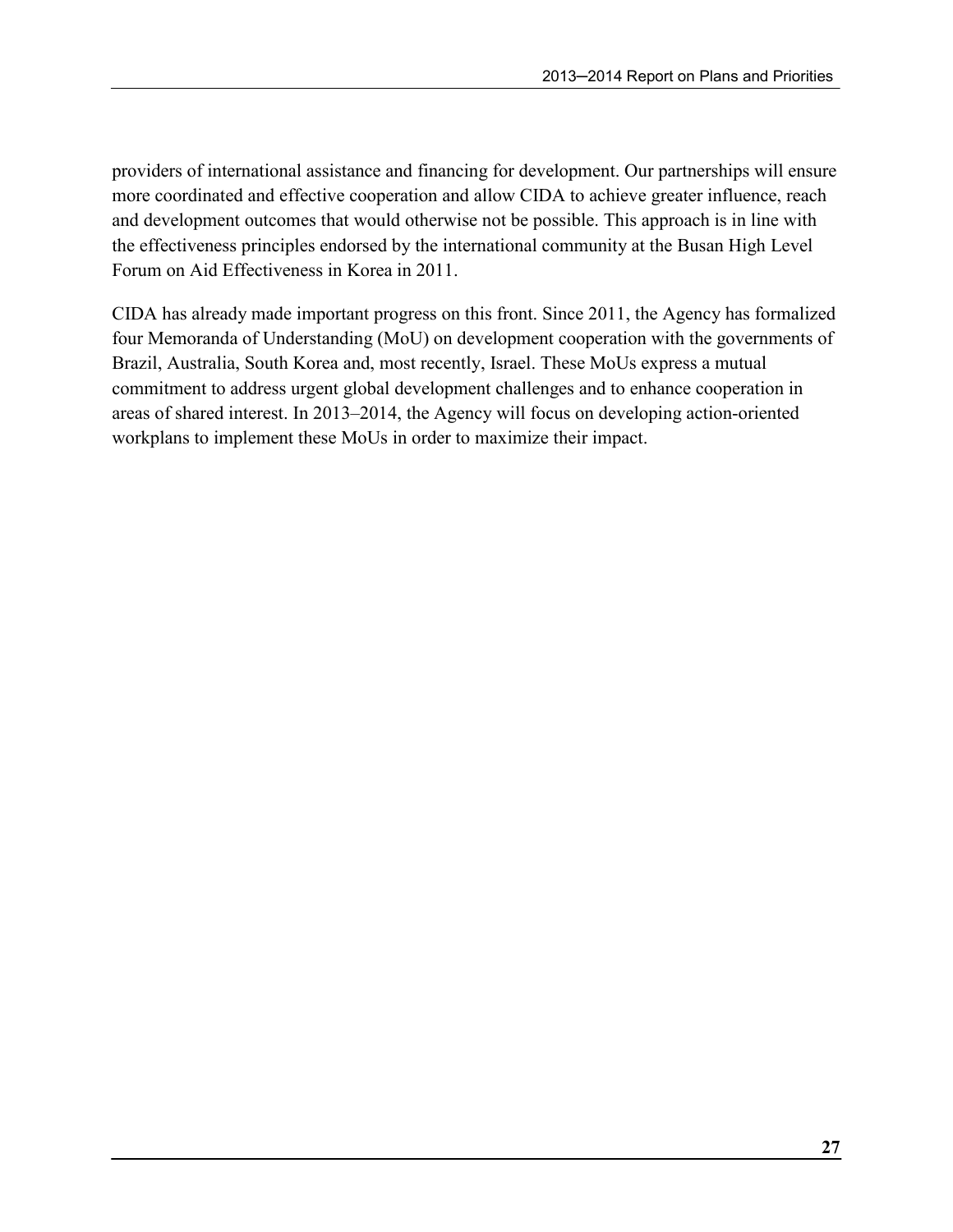# Program: Canadian engagement for development Program Description

CIDA achieves development results by focusing on purpose-driven, cost-effective initiatives that draw on the expertise, networks, and opportunities available to Canadian organizations. It also seeks to expand the number of Canadians engaged in international development by supporting outreach and education activities. Programming under this program involves co-investment in high impact development proposals that align with Canada's development priorities. Through calls for proposals, CIDA is able to draw upon the Canadian organizations such as civil society organizations, academic institutions, and professional associations that are best suited to help deliver on Canada's development objectives. Canadian organizations in turn work with partner country counterparts to deliver development results on the ground.

| <b>Total Budgetary</b><br><b>Expenditures</b><br>(Main Estimates)<br>2013-2014 | <b>Planned Spending</b><br>$2013 - 2014$ | <b>Planned Spending</b><br>2014-2015 | <b>Planned Spending</b><br>2015-2016 |
|--------------------------------------------------------------------------------|------------------------------------------|--------------------------------------|--------------------------------------|
| 267,942                                                                        | 267,942                                  | 268,590                              | 254,079                              |

#### Financial Resources (thousands of dollars)

### Human Resources (full-time equivalent—FTE)

| $2013 - 2014$ | 2014-2015 | 2015-2016 |
|---------------|-----------|-----------|
| $^{\prime}14$ | 14        | l 14      |

| <b>Program Expected Results</b>                                                                 | <b>Performance Indicators</b>                                                                                                                                                                                                |
|-------------------------------------------------------------------------------------------------|------------------------------------------------------------------------------------------------------------------------------------------------------------------------------------------------------------------------------|
| Improved health and education services for<br>marginalized women, men, girls, and boys          | Ratings (on a five-point scale) of 15-20<br>representative initiatives of how Canadian<br>partners have helped to transform basic service<br>delivery in underserved communities                                             |
| Enhanced income opportunities, including<br>rural livelihoods for poor women, men, and<br>youth | Ratings (on a five-point scale) of 20<br>representative initiatives of how Canadian<br>partners have contributed to increased income<br>opportunities and livelihoods for poor women,<br>men, youth in rural and urban areas |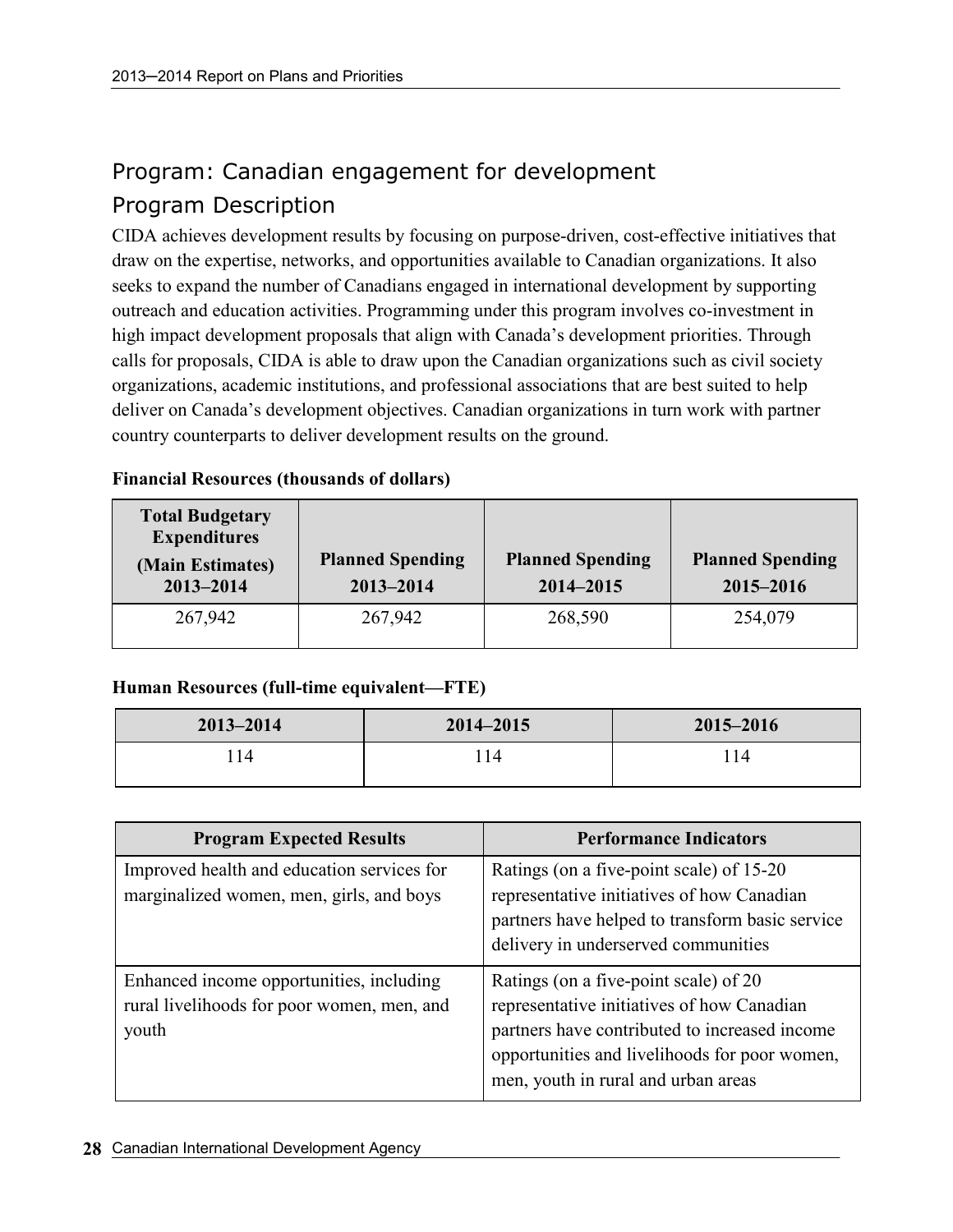| Increased engagement of Canadians as global | Ratings (on a five-point scale) of at least        |
|---------------------------------------------|----------------------------------------------------|
| citizens in international development       | 5 participants for each of 10 representative       |
| initiatives                                 | partners' initiatives regarding the value of their |
|                                             | participation for increasing their engagement      |
|                                             | and knowledge of international development         |
|                                             |                                                    |

# Planning Highlights

Canadian engagement for development is comprised of two subprograms: Partners for Development and Global Citizens. Partners for Development contributes to high-impact international development initiatives proposed by Canadian organizations. Global Citizens engages Canadians in international development. Both strengthen Canadians' efforts to make a difference in the lives of the world's most vulnerable. In 2013–2014, under the Partners for Development program, CIDA will draw on the ideas, resources, expertise and networks of Canadian organizations to deliver poverty reduction results in developing countries. Canadians continue to propose a wide range of initiatives aimed at improving the delivery of health and education services, enhancing entrepreneurship and employment, and enabling people to address other development challenges. Such initiatives contribute to reducing poverty while strengthening local capacity.

One example of tapping Canadian expertise and excellence in order to advance development objectives is the establishment of the Canadian International Institute for Extractive Industries and Development. The Institute will harness both Canadian and international expertise to assist developing countries to increase their technical capacity to better govern, manage and benefit from extractive industries. The Institute will also engage in collaborative relationships with other world-renowned centres in order to draw on leading practices and coordination efforts in resource-sector governance. The Canadian International Institute for Extractive Industries and Development is a key part of CIDA's commitment to contributing to sustainable economic growth, creating jobs and reducing long-term poverty.

In 2013–2014, under the Global Citizens program, CIDA will continue to engage and mobilize Canadians as global citizens to participate in international development through public awareness initiatives, education and knowledge exchange, and youth participation.

One example of engaging Canadians is CIDA's support to the Canadian Network for Maternal, Newborn and Child Health. The Network comprises of over 60 Canadian organizations working in maternal and child health in developing countries. The aim of the Network is to increase the effectiveness of its partner organizations in program delivery, take advantage of collaboration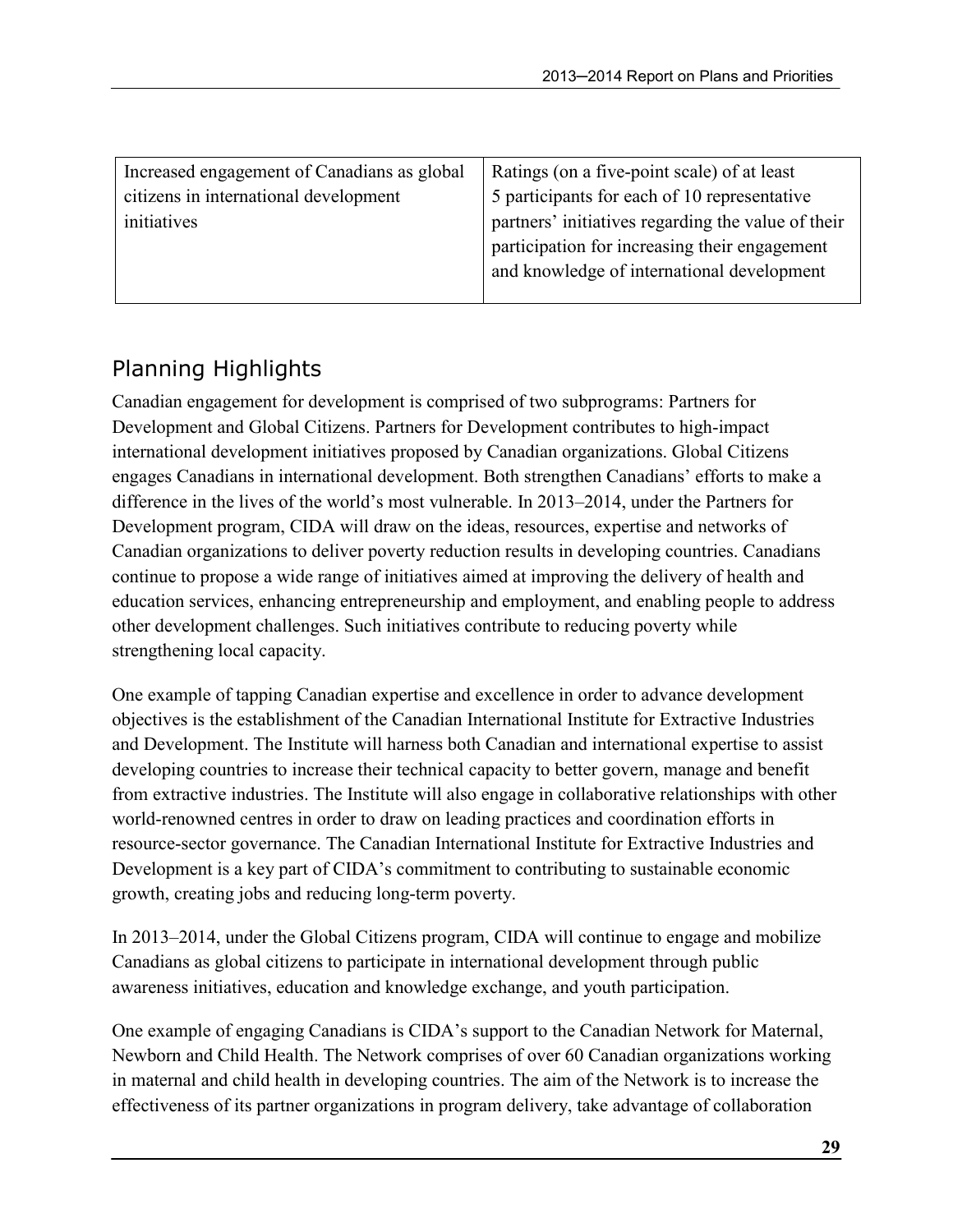opportunities and promote mutual knowledge sharing in order to contribute to Canada's international commitments to reduce maternal and child mortality.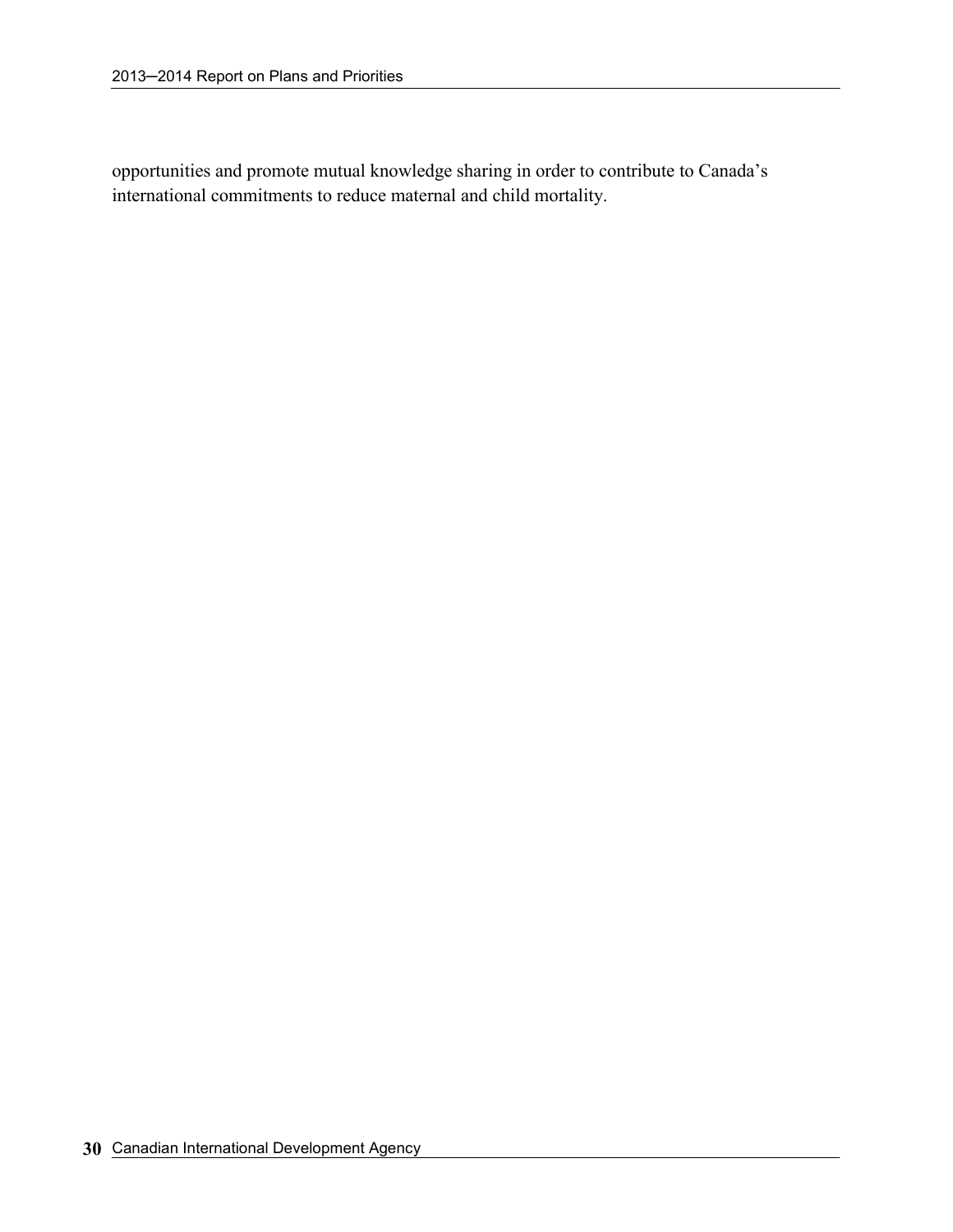# Program: Internal Services

### Program Description

This program provides support services to CIDA programming for the delivery of the Canadian assistance program. It includes governance and management support, resources-management services, and asset-management services.

| <b>Total Budgetary</b><br><b>Expenditures</b><br>(Main Estimates)<br>2013-2014 | <b>Planned Spending</b><br>$2013 - 2014$ | <b>Planned Spending</b><br>2014-2015 | <b>Planned Spending</b><br>2015-2016 |
|--------------------------------------------------------------------------------|------------------------------------------|--------------------------------------|--------------------------------------|
| 90,112                                                                         | 90,112                                   | 86,754                               | 87,305                               |

### Financial Resources (thousands of dollars)

### Human Resources (full-time equivalent—FTE)

| $2013 - 2014$ | $2014 - 2015$ | $2015 - 2016$ |
|---------------|---------------|---------------|
| 694           | 658           | 658           |



# **Planning Highlights**

CIDA is committed to improving its operations on an ongoing basis. Business modernization to increase CIDA's efficiency remains a priority over the planning period. The Agency will continue to seize opportunities to further streamline and standardize the Agency's systems and procedures and incorporate new operational requirements. In 2013–2014, the Agency will complete the full rollout of the new Agency Programming Process. This corporate, standardized, risk-based business process for all of CIDA's investment decisions and programming will enable more efficient, consistent and streamlined delivery of Grants and Contributions programming for better development results. Greater effectiveness is also expected as CIDA moves more programming functions to the field.

CIDA will continue to support organizational excellence by ensuring prudent stewardship of staffing activities and management of human resources, following the implementation of the 2012 Deficit Reduction Action Plan. Areas of focus include implementing the 2012–2014 Public Service Employee Survey action plan and CIDA's Corporate 2012–2015 Values and Ethics Action Plan, as well as implementing the new Government of Canada common human resources business processes.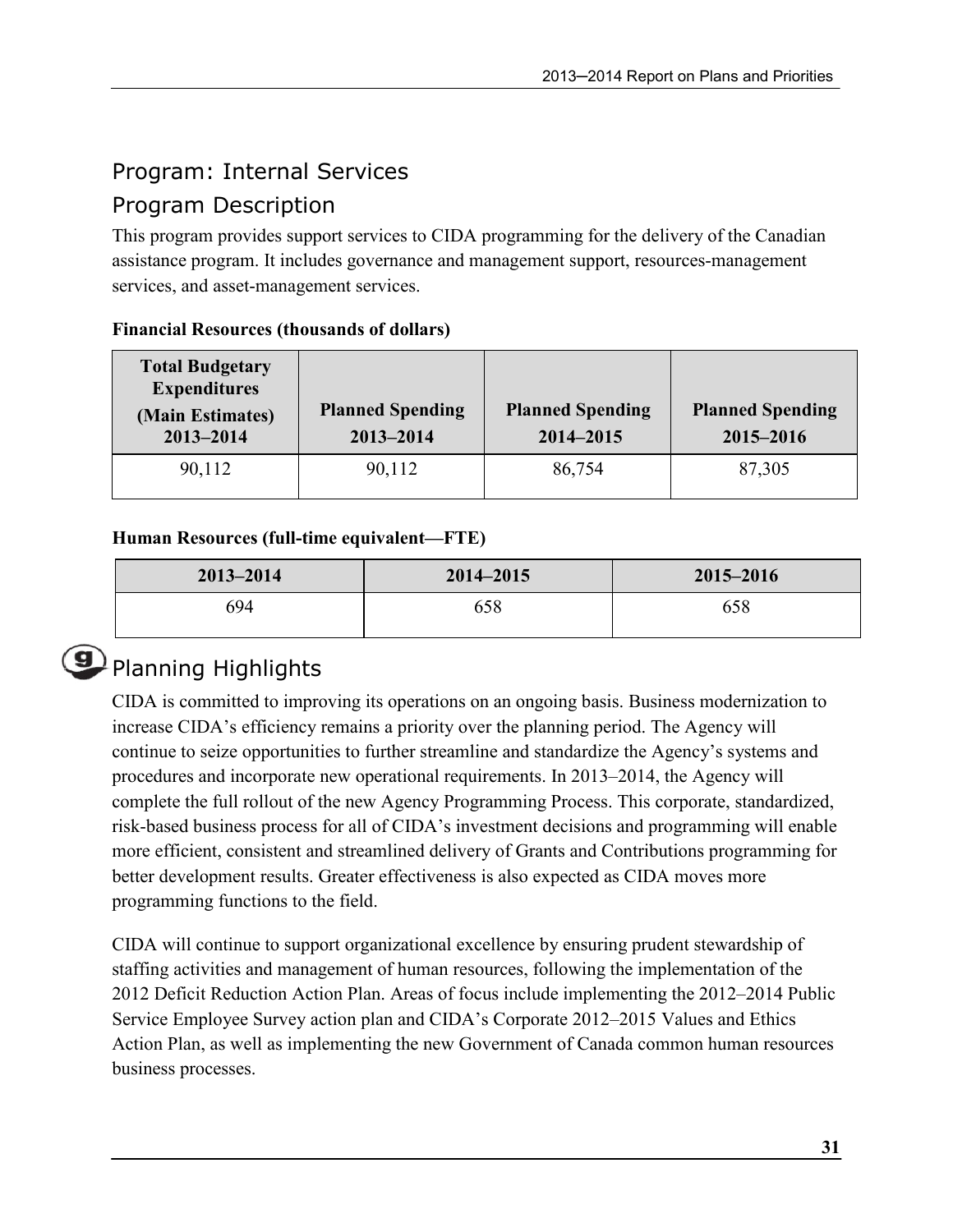Information management and information technology initiatives will support progress in business modernization, decentralization, transparency, and workplace and workforce renewal. For example, as part of the Government of Canada's Open Government Action Plan, CIDA will further the transparency of its development assistance by releasing increasing amounts of data compatible with international transparency standards.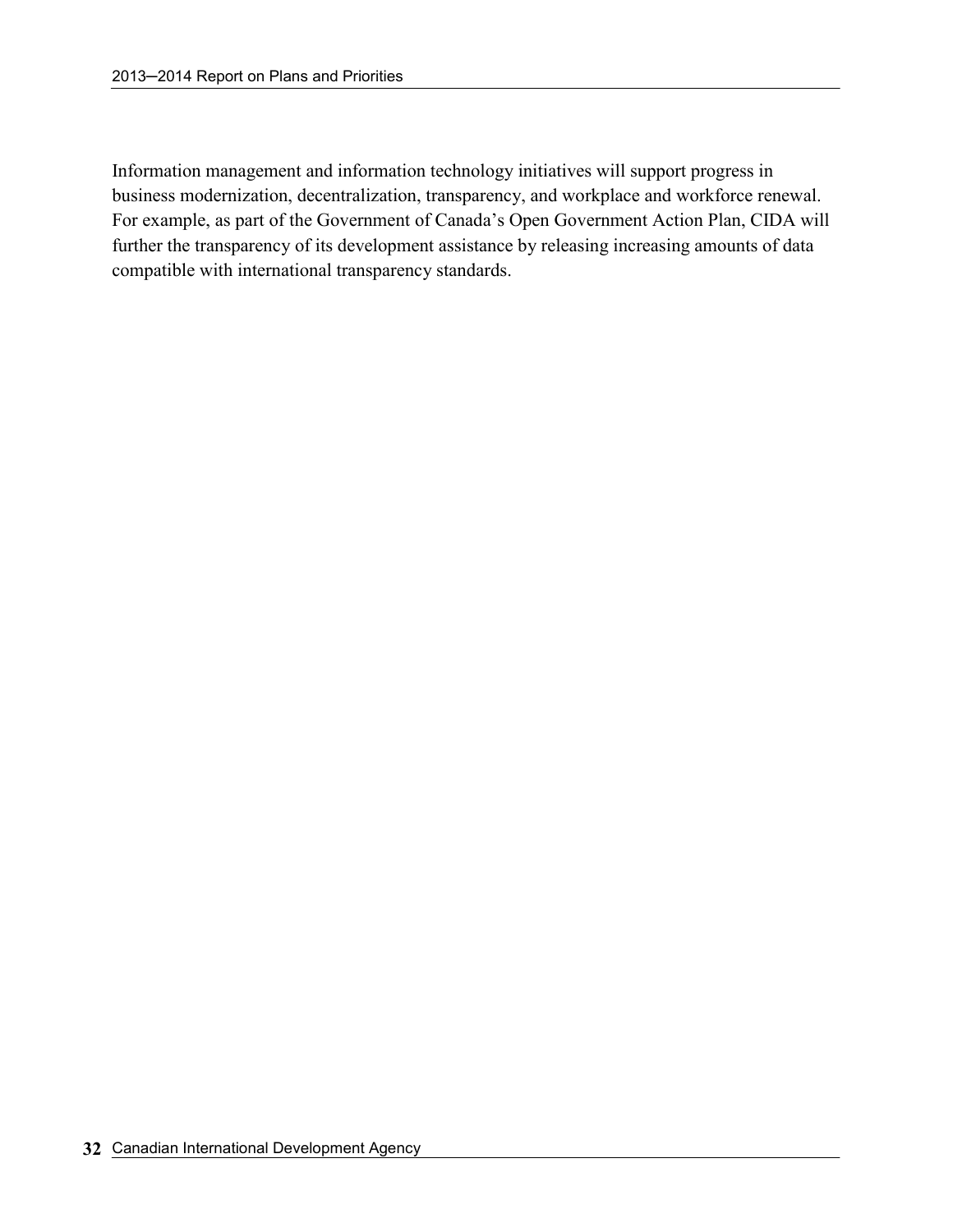# Section III: Supplementary Information

### Financial Highlights

Future-oriented condensed statement of operations and departmental net financial position For the year (ended March 31)

(in thousands of dollars)

|                                                                   | Change     | Forecast<br>2013-2014 | <b>Estimated Results</b><br>$2012 - 2013$ |
|-------------------------------------------------------------------|------------|-----------------------|-------------------------------------------|
| <b>Total expenses</b>                                             | (360, 106) | 3,369,212             | 3,729,318                                 |
| <b>Total revenues</b>                                             |            |                       |                                           |
| Net cost of operations before government<br>funding and transfers | (360, 106) | 3,369,212             | 3,729,318                                 |
| Departmental net financial position                               | 716        | 17,323                | 16,607                                    |

### Future-oriented condensed statement of financial position

For the year (ended March 31)

(in thousands of dollars)

|                                     | Change   | Forecast<br>2013-2014 | <b>Estimated Results</b><br>$2012 - 2013$ |
|-------------------------------------|----------|-----------------------|-------------------------------------------|
| <b>Total net liabilities</b>        | (96,591) | 902,833               | 999,424                                   |
| Total net financial assets          | (95,022) | 882,380               | 977,402                                   |
| Departmental net debt               | (1,569)  | 20,453                | 22,022                                    |
| Total non-financial assets          | (2,285)  | 3,130                 | 5,415                                     |
| Departmental net financial position | 716      | 17,323                | 16,607                                    |

# Future-Oriented Financial Statements

Complete future-oriented financial statements are available on CIDA's website at http://www.acdi-cida.gc.ca/reports.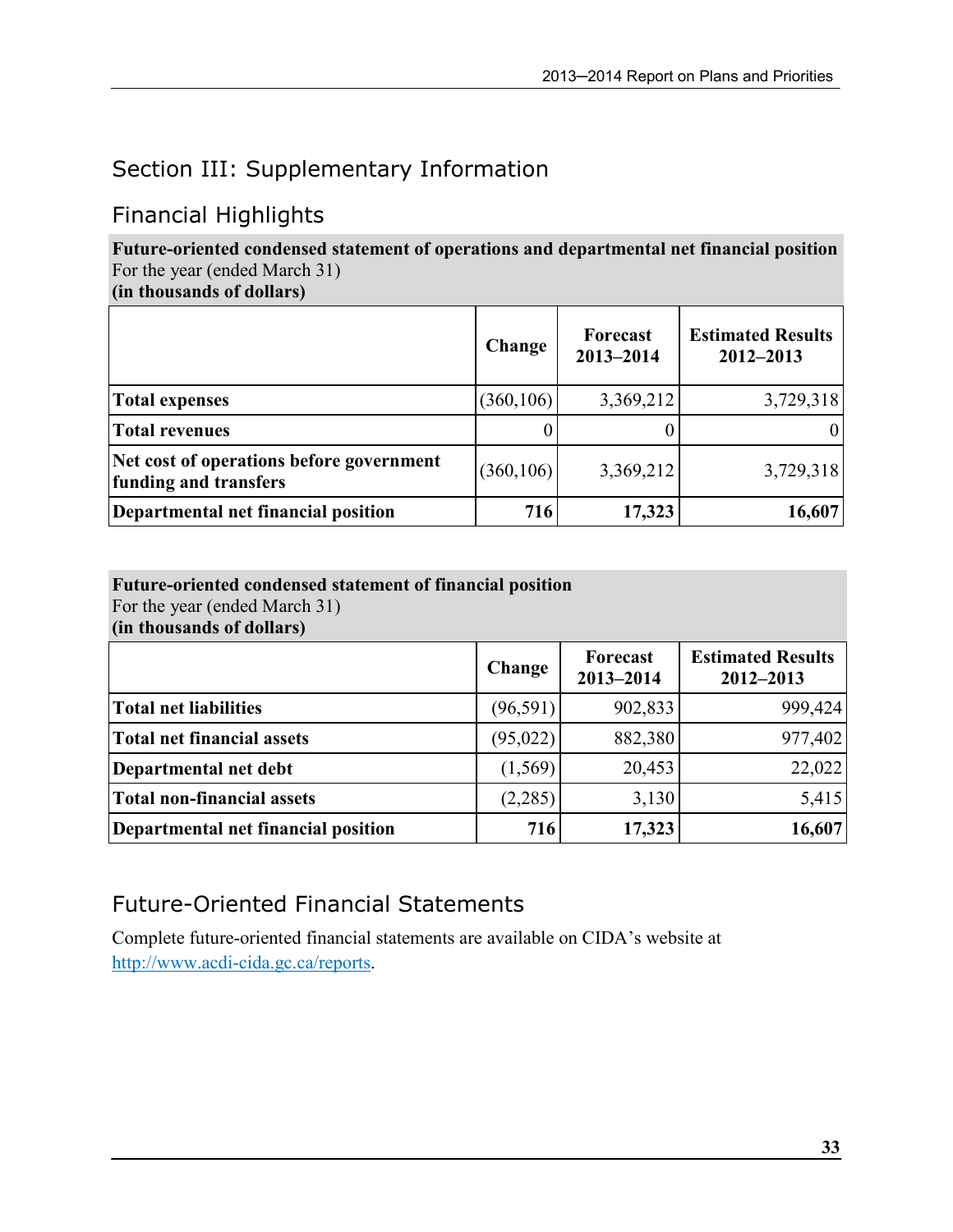### List of Supplementary Information Tables

All electronic supplementary information tables listed in the 2013–2014 Reports on Plans and Priorities can be found on CIDA's website: http://www.acdi-cida.gc.ca/rpp-e.

- Details on transfer payment programs
- Details on other types of transfer payment programs
- Greening government operations
- Sources of non-respendable revenue
- Upcoming internal audits
- Upcoming evaluations
- User fees

### Tax Expenditures and Evaluations Report

The tax system can be used to achieve public policy objectives through the application of special measures such as low tax rates, exemptions, deductions, deferrals and credits. The Department of Finance publishes cost estimates and projections for these measures annually in the Tax Expenditure and Evaluation (http://www.fin.gc.ca/purl/taxexp-eng.asp) publication. The tax measures presented in the Tax Expenditure and Evaluation publication are the sole responsibility of the Minister of Finance.